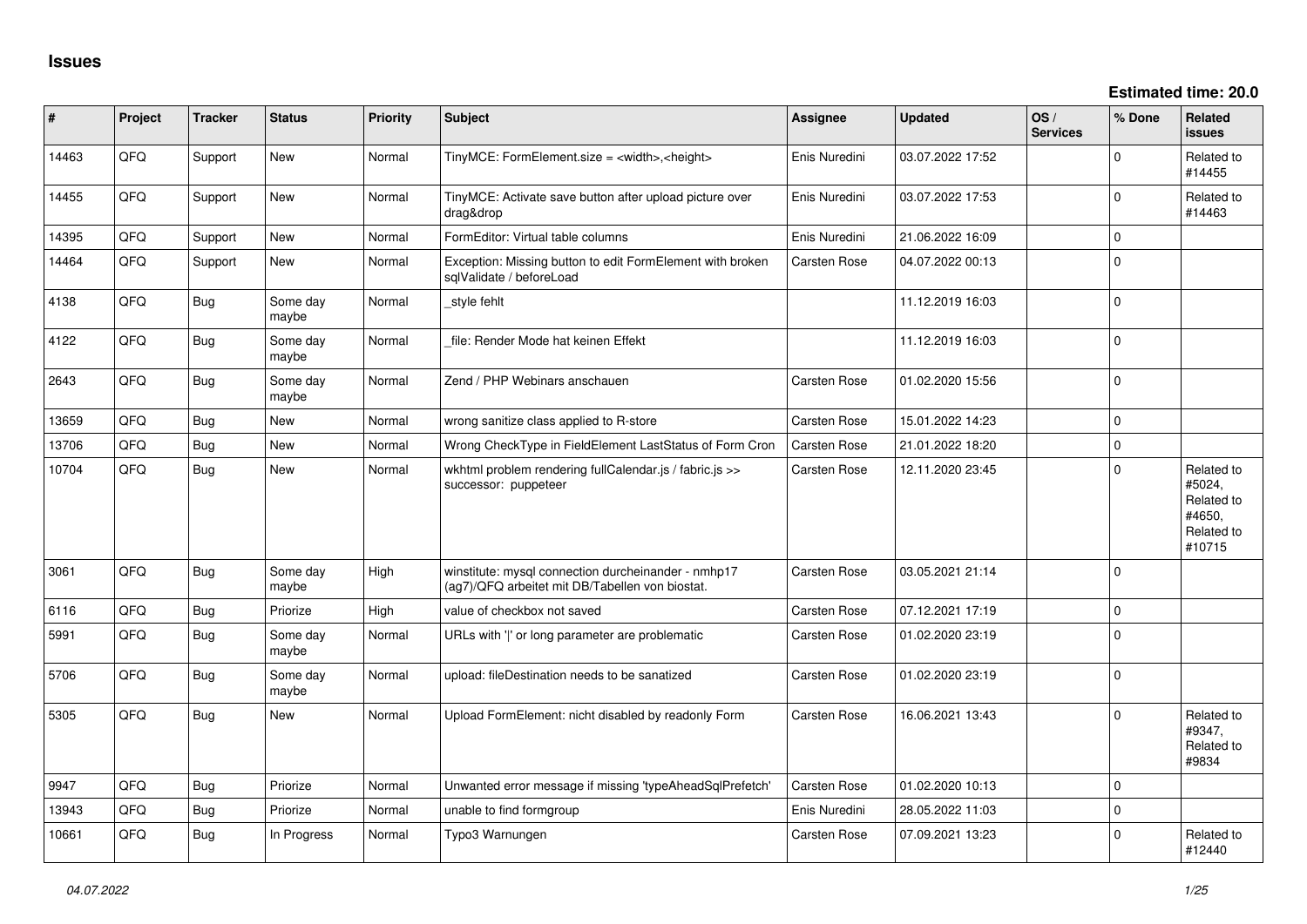| #     | Project | <b>Tracker</b> | <b>Status</b>     | <b>Priority</b> | <b>Subject</b>                                                                                                                                           | Assignee            | <b>Updated</b>   | OS/<br><b>Services</b> | % Done         | Related<br>issues                           |
|-------|---------|----------------|-------------------|-----------------|----------------------------------------------------------------------------------------------------------------------------------------------------------|---------------------|------------------|------------------------|----------------|---------------------------------------------|
| 7219  | QFQ     | <b>Bug</b>     | <b>New</b>        | Normal          | typeSheadSgl / typeAheadSglPrefetch: change to curly<br>braces                                                                                           | Carsten Rose        | 01.02.2020 23:21 |                        | $\Omega$       |                                             |
| 10588 | QFQ     | Bug            | <b>New</b>        | Normal          | typeahed Tag: Doku anpassen                                                                                                                              | Carsten Rose        | 12.11.2020 23:45 |                        | $\mathbf 0$    |                                             |
| 9077  | QFQ     | <b>Bug</b>     | New               | Normal          | typeAheadSql: report broken SQL                                                                                                                          | Carsten Rose        | 29.06.2022 22:35 |                        | 0 I            | Related to<br>#4018                         |
| 4457  | QFQ     | Bug            | Priorize          | Normal          | typeahead: pressing return to select an item, saves the form<br>and closes the form.                                                                     | Benjamin Baer       | 03.01.2022 08:01 |                        | $\Omega$       | Related to<br>#4398                         |
| 4398  | QFQ     | Bug            | Some day<br>maybe | Normal          | Typeahead: mouse click in a prefilled input opens a single<br>item dropdown with the current value - click on it seems to<br>set the value, not the key. | Benjamin Baer       | 01.02.2020 23:20 |                        | $\Omega$       | Related to<br>#4457                         |
| 10640 | QFQ     | <b>Bug</b>     | <b>New</b>        | High            | TypeAhead Tag: FE editierbar trotz readOnly                                                                                                              | Carsten Rose        | 03.05.2021 21:12 |                        | $\Omega$       | Related to<br>#7795                         |
| 3895  | QFQ     | Bug            | Some day<br>maybe | Normal          | typeahead pedantic: on lehrkredit Idap webpass - if only one<br>person is in dropdown, such person can't be selected                                     | Carsten Rose        | 11.12.2019 16:03 |                        | $\Omega$       |                                             |
| 12187 | QFQ     | <b>Bug</b>     | New               | Normal          | Trigger FormAsFile() via Report: probably problem with multi<br>DB setup                                                                                 | Carsten Rose        | 20.03.2021 21:20 |                        | $\Omega$       |                                             |
| 7456  | QFQ     | <b>Bug</b>     | Some day<br>maybe | Low             | Todos in Code: solve or make ticket                                                                                                                      | Carsten Rose        | 16.09.2021 15:10 |                        | 0              |                                             |
| 7402  | QFQ     | Bug            | Some day<br>maybe | Normal          | thumbnail cache: outdated picture when permission denied<br>and permission resolved.                                                                     |                     | 01.02.2020 23:20 |                        | $\overline{0}$ |                                             |
| 4549  | QFQ     | Bug            | Some day<br>maybe | Normal          | TemplateGroups: FE.type SELECT loose selected value<br>after save                                                                                        | Carsten Rose        | 01.02.2020 23:20 |                        | $\Omega$       | Related to<br>#4548,<br>Related to<br>#4771 |
| 3588  | QFQ     | Bug            | Some day<br>maybe | Normal          | templateGroup: versteckte Elemente werden weiterhin<br>gespeichert.                                                                                      | Carsten Rose        | 11.12.2019 16:02 |                        | 0 I            |                                             |
| 3882  | QFQ     | Bug            | Some day<br>maybe | Normal          | templateGroup: disable 'add' if limit is reached - funktioniert<br>nicht wenn bereits records existierten                                                | Carsten Rose        | 11.12.2019 16:03 |                        | l 0            |                                             |
| 12702 | QFQ     | Bug            | <b>New</b>        | High            | templateGroup: broken in multiDb Setup                                                                                                                   | <b>Carsten Rose</b> | 14.12.2021 16:02 |                        | $\Omega$       |                                             |
| 12045 | QFQ     | <b>Bug</b>     | <b>New</b>        | Normal          | templateGroup afterSave FE: Aufruf ohne<br>sglHonorFormElements funktioniert nicht                                                                       | Carsten Rose        | 18.02.2021 16:33 |                        | 0              |                                             |
| 12716 | QFQ     | <b>Bug</b>     | <b>New</b>        | Normal          | template group: Pattern only applied to first instance                                                                                                   | Carsten Rose        | 19.03.2022 17:47 |                        | $\mathbf 0$    |                                             |
| 10506 | QFQ     | <b>Bug</b>     | <b>New</b>        | High            | Template Group broken on MultiDB instance                                                                                                                | Carsten Rose        | 03.05.2021 21:12 |                        | 0              | Related to<br>#10505                        |
| 14304 | QFQ     | Bug            | <b>New</b>        | Normal          | table sorter view safer does not work                                                                                                                    | <b>Carsten Rose</b> | 10.06.2022 11:49 |                        | $\Omega$       |                                             |
| 12520 | QFQ     | <b>Bug</b>     | <b>New</b>        | Normal          | Switch FE User: still active even FE User session expired                                                                                                | Carsten Rose        | 19.03.2022 17:48 |                        | $\mathbf 0$    |                                             |
| 7574  | QFQ     | <b>Bug</b>     | <b>New</b>        | Normal          | Substitute error: form element not reported / dont parse<br>Form.note                                                                                    | Carsten Rose        | 01.02.2020 23:21 |                        | $\overline{0}$ |                                             |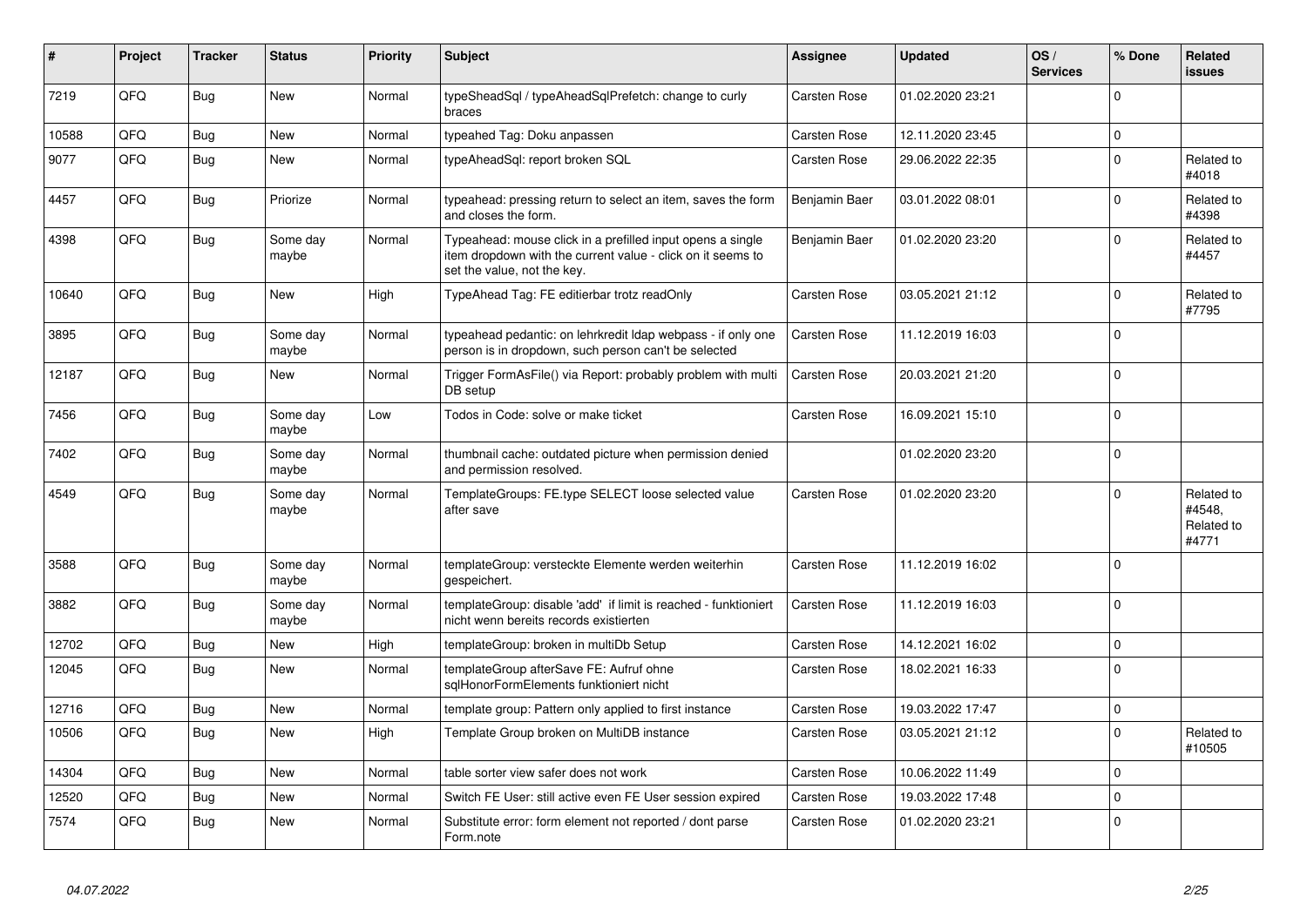| $\sharp$ | Project | <b>Tracker</b> | <b>Status</b>     | <b>Priority</b> | <b>Subject</b>                                                                                  | <b>Assignee</b> | <b>Updated</b>   | OS/<br><b>Services</b> | % Done      | Related<br>issues                                                    |
|----------|---------|----------------|-------------------|-----------------|-------------------------------------------------------------------------------------------------|-----------------|------------------|------------------------|-------------|----------------------------------------------------------------------|
| 7281     | QFQ     | Bug            | Some day<br>maybe | Normal          | Subrecords: on large screen separator line too short                                            |                 | 01.02.2020 23:19 |                        | $\Omega$    |                                                                      |
| 9173     | QFQ     | Bug            | Priorize          | Urgent          | Stale Record Lock: Firefox                                                                      | Carsten Rose    | 03.05.2021 21:14 |                        | 0           | Related to<br>#9789                                                  |
| 10081    | QFQ     | Bug            | <b>New</b>        | High            | Stale record lock after 'forbidden' character                                                   | Carsten Rose    | 03.05.2021 21:12 |                        | $\Omega$    | Related to<br>#10082,<br>Related to<br>#9789                         |
| 12545    | QFQ     | Bug            | <b>New</b>        | Urgent          | sql.log not created / updated                                                                   | Carsten Rose    | 14.12.2021 16:02 |                        | 0           |                                                                      |
| 12512    | QFQ     | Bug            | New               | Normal          | Some MySQL Installation can't use 'stored procedures'                                           | Carsten Rose    | 19.03.2022 17:48 |                        | $\mathbf 0$ |                                                                      |
| 9121     | QFQ     | <b>Bug</b>     | Priorize          | High            | sip links have r and __dbIndexData set                                                          | Carsten Rose    | 12.06.2021 10:41 |                        | $\mathbf 0$ |                                                                      |
| 7014     | QFQ     | <b>Bug</b>     | <b>New</b>        | Normal          | Sending invalid emails succeeds when<br>debug.redirectAllMailTo is set                          | Carsten Rose    | 01.02.2020 23:21 |                        | 0           |                                                                      |
| 13899    | QFQ     | Bug            | ToDo              | Normal          | Selenium: zum laufen bringen                                                                    | Enis Nuredini   | 25.03.2022 10:24 |                        | $\mathbf 0$ |                                                                      |
| 7616     | QFQ     | Bug            | Priorize          | Normal          | Selectlist with Enum & Dynamic Update                                                           | Carsten Rose    | 01.02.2020 10:13 |                        | $\mathbf 0$ |                                                                      |
| 12974    | QFQ     | Bug            | New               | High            | Sanitize Queries in Action-Elements                                                             | Carsten Rose    | 07.12.2021 17:19 |                        | $\Omega$    |                                                                      |
| 4454     | QFQ     | <b>Bug</b>     | Some day<br>maybe | Normal          | Required Elements: multiple elements in a row - whole row<br>marked if only one input is empty. | Benjamin Baer   | 01.02.2020 23:20 |                        | 0           |                                                                      |
| 9855     | QFQ     | <b>Bug</b>     | New               | Normal          | <b>Required Check</b>                                                                           |                 | 01.02.2020 15:56 |                        | $\mathbf 0$ |                                                                      |
| 14323    | QFQ     | Bug            | In Progress       | Normal          | Report: render=both single - no impact                                                          | Carsten Rose    | 19.06.2022 18:31 |                        | $\mathbf 0$ |                                                                      |
| 9535     | QFQ     | Bug            | Feedback          | Normal          | Report:  AS '_vertical' - column to wide - vertical >> rot45,<br>rot <sub>90</sub>              | Benjamin Baer   | 01.02.2020 15:56 |                        | $\Omega$    |                                                                      |
| 7261     | QFQ     | Bug            | <b>New</b>        | Normal          | Report pathFilename for user without path, only the filename                                    | Carsten Rose    | 01.02.2020 23:21 |                        | $\Omega$    |                                                                      |
| 9789     | QFQ     | Bug            | In Progress       | High            | Record Lock: release to early on 'leave page'                                                   | Carsten Rose    | 10.01.2022 09:25 |                        | 100         | Related to<br>#10081,<br>Related to<br>#9173,<br>Related to<br>#8702 |
| 3109     | QFQ     | <b>Bug</b>     | Some day<br>maybe | High            | RealUrl: Links werden nicht korrekt gerendert                                                   | Carsten Rose    | 03.05.2021 21:14 |                        | $\Omega$    |                                                                      |
| 7795     | QFQ     | Bug            | New               | Normal          | Readonly Form: Typeahead-Felder                                                                 | Carsten Rose    | 01.02.2020 23:22 |                        | $\Omega$    | Related to<br>#10640                                                 |
| 7513     | QFQ     | <b>Bug</b>     | New               | Normal          | Radios not correct aligned                                                                      | Carsten Rose    | 01.02.2020 23:22 |                        | 0           |                                                                      |
| 10766    | QFQ     | <b>Bug</b>     | New               | High            | Radiobutton / parameter.buttonClass=btn-default: dynamic<br>update                              |                 | 03.05.2021 21:12 |                        | $\mathbf 0$ | Related to<br>#11237                                                 |
| 11237    | QFQ     | <b>Bug</b>     | New               | High            | Radiobutton / parameter.buttonClass= btn-default - kein dirty<br>Trigger                        | Benjamin Baer   | 03.05.2021 21:12 |                        | $\mathbf 0$ | Related to<br>#10766                                                 |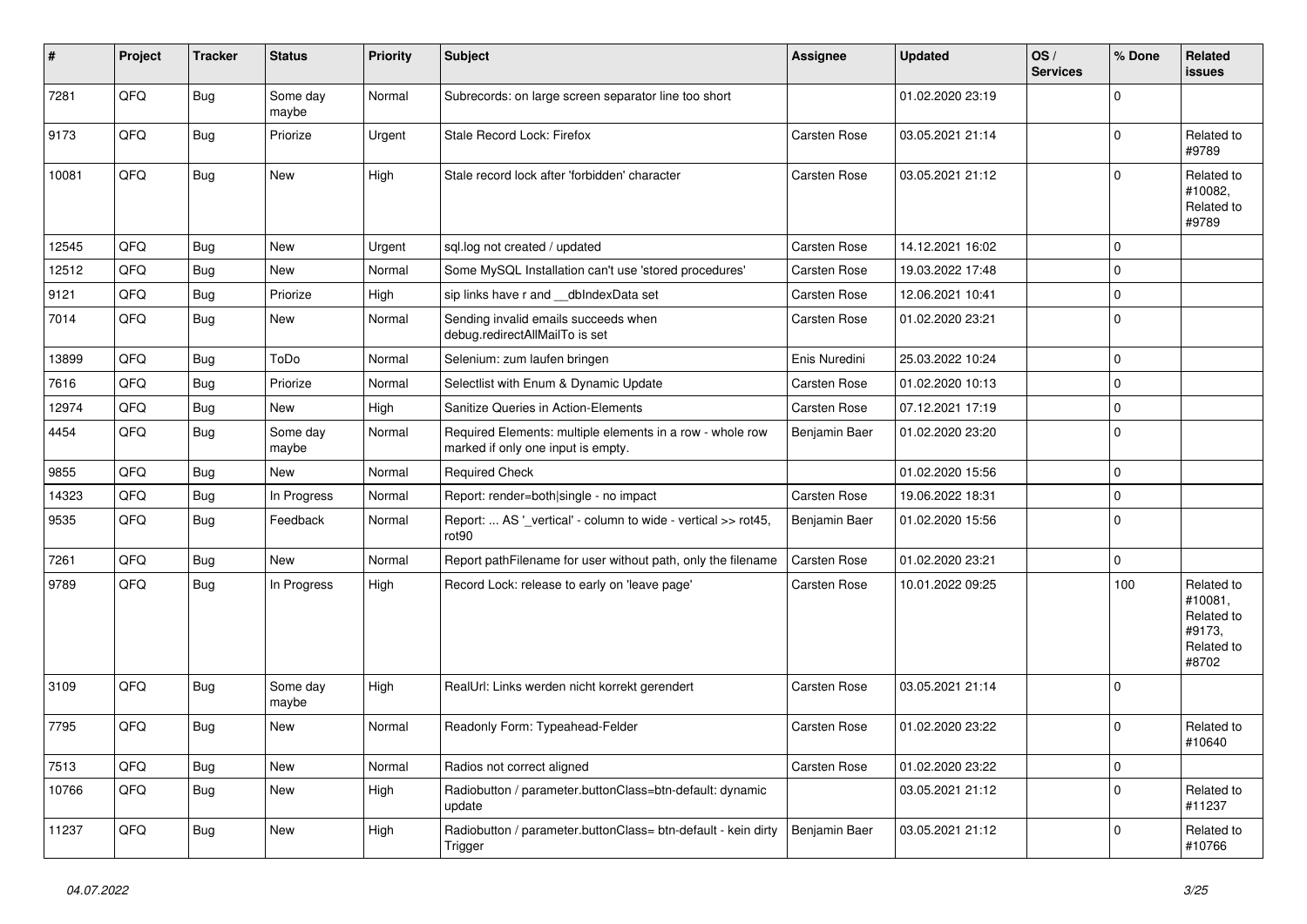| #     | Project | <b>Tracker</b> | <b>Status</b>     | <b>Priority</b> | <b>Subject</b>                                                                                        | <b>Assignee</b>     | <b>Updated</b>   | OS/<br><b>Services</b> | % Done      | Related<br>issues                              |
|-------|---------|----------------|-------------------|-----------------|-------------------------------------------------------------------------------------------------------|---------------------|------------------|------------------------|-------------|------------------------------------------------|
| 11239 | QFQ     | Bug            | New               | Normal          | Radiobutton (plain): horizontales Rendern abhängig vom<br>Datentyp in der Datenbank                   | Carsten Rose        | 30.09.2020 18:37 |                        | 0           |                                                |
| 9020  | QFQ     | Bug            | Some day<br>maybe | Normal          | radio mit buttonClass und dynamicUpdate lassen sich nicht<br>kombinieren                              |                     | 11.12.2019 16:01 |                        | $\mathbf 0$ |                                                |
| 6483  | QFQ     | Bug            | New               | Normal          | R Store funktioniert nicht bei 'Report Notation' im FE                                                | Carsten Rose        | 01.02.2020 23:21 |                        | 0           |                                                |
| 4771  | QFQ     | Bug            | Some dav<br>maybe | Normal          | gfg: select-down-values empty after save (edit-form for<br>program administrators)                    | Carsten Rose        | 01.02.2020 23:20 |                        | 0           | Related to<br>#4549, Has<br>duplicate<br>#4282 |
| 6574  | QFQ     | Bug            | Priorize          | Normal          | gfg.log: Fehlermeldung wurde angezeigt, aber nicht geloggt                                            | Carsten Rose        | 01.02.2020 10:13 |                        | 0           |                                                |
| 13528 | QFQ     | <b>Bug</b>     | New               | Normal          | qfq.io > releases: es wird kein neues Release angelegt                                                | Benjamin Baer       | 19.03.2022 17:46 |                        | 0           |                                                |
| 7524  | QFQ     | <b>Bug</b>     | New               | Normal          | QFQ throws a 'General Error' if 'fileadmin/protected/log/' is<br>not writeable                        | Carsten Rose        | 01.02.2020 23:22 |                        | 0           |                                                |
| 12395 | QFQ     | <b>Bug</b>     | ToDo              | High            | QFQ Function: Result two times shown                                                                  | Carsten Rose        | 18.02.2022 08:59 |                        | $\Omega$    |                                                |
| 12463 | QFQ     | Bug            | ToDo              | High            | QFQ Function: 'function' and 'sql' on same level - output of<br>sal is shown two times.               | Carsten Rose        | 15.12.2021 16:31 |                        | $\Omega$    |                                                |
| 12508 | QFQ     | <b>Bug</b>     | In Progress       | High            | qfq Form: sendMail                                                                                    | Karin Niffeler      | 19.03.2022 17:48 |                        | $\Omega$    |                                                |
| 9024  | QFQ     | Bug            | Some day<br>maybe | Normal          | QFQ Einarbeitung                                                                                      |                     | 01.02.2020 15:56 |                        | $\mathbf 0$ |                                                |
| 6140  | QFQ     | <b>Bug</b>     | Priorize          | Normal          | QFQ DnD Sort: Locked fields                                                                           | Benjamin Baer       | 21.03.2022 09:56 |                        | $\mathbf 0$ |                                                |
| 13592 | QFQ     | Bug            | New               | Normal          | QFQ Build Queue: das vergeben von Tags klappt nicht. Es<br>werden keine Releases gebaut.              | Carsten Rose        | 19.03.2022 17:45 |                        | $\Omega$    |                                                |
| 10658 | QFQ     | <b>Bug</b>     | New               | Normal          | processReadOnly broken                                                                                | <b>Carsten Rose</b> | 27.05.2020 17:55 |                        | $\mathbf 0$ |                                                |
| 11668 | QFQ     | Bug            | New               | Normal          | Play function.sql - problem with mysql                                                                | Carsten Rose        | 03.05.2021 20:48 |                        | 0           |                                                |
| 2063  | QFQ     | Bug            | Some day<br>maybe | Normal          | Pills auf 'inaktiv' setzen falls keine Element auf dem Pill<br>sichtbar sind.                         | Benjamin Baer       | 11.12.2019 16:03 |                        | 0           | Related to<br>#3752                            |
| 8668  | QFQ     | Bug            | New               | High            | Pill disabled: dyamic mode 'hidden' not respected - FE is still<br>required                           | Carsten Rose        | 03.05.2021 21:14 |                        | $\Omega$    |                                                |
| 7650  | QFQ     | Bug            | New               | High            | Optional do not show 'required' sign on FormElement                                                   | Carsten Rose        | 03.05.2021 21:14 |                        | $\mathbf 0$ |                                                |
| 14175 | QFQ     | <b>Bug</b>     | In Progress       | Normal          | Opening a form with no QFQ Session cookie fails                                                       | Carsten Rose        | 03.06.2022 10:40 |                        | $\mathbf 0$ |                                                |
| 7685  | QFQ     | <b>Bug</b>     | <b>New</b>        | Normal          | Open FormElement from QFQ error message and save<br>modified record: error about missing {{formId:F}} | Carsten Rose        | 01.02.2020 23:22 |                        | $\Omega$    |                                                |
| 12133 | QFQ     | Bug            | New               | Normal          | NPM, phpSpreadSheet aktualisieren                                                                     | Carsten Rose        | 15.03.2021 09:04 |                        | $\mathbf 0$ |                                                |
| 3613  | QFQ     | Bug            | Some day<br>maybe | Normal          | note /note unchecked -> note div (col-md) wird weiterhin<br>gerendert                                 | Elias Villiger      | 01.02.2020 23:19 |                        | 100         |                                                |
| 4546  | QFQ     | Bug            | Some day<br>maybe | Normal          | NH: SIP storage is destroyed                                                                          |                     | 01.02.2020 23:20 |                        | 0           |                                                |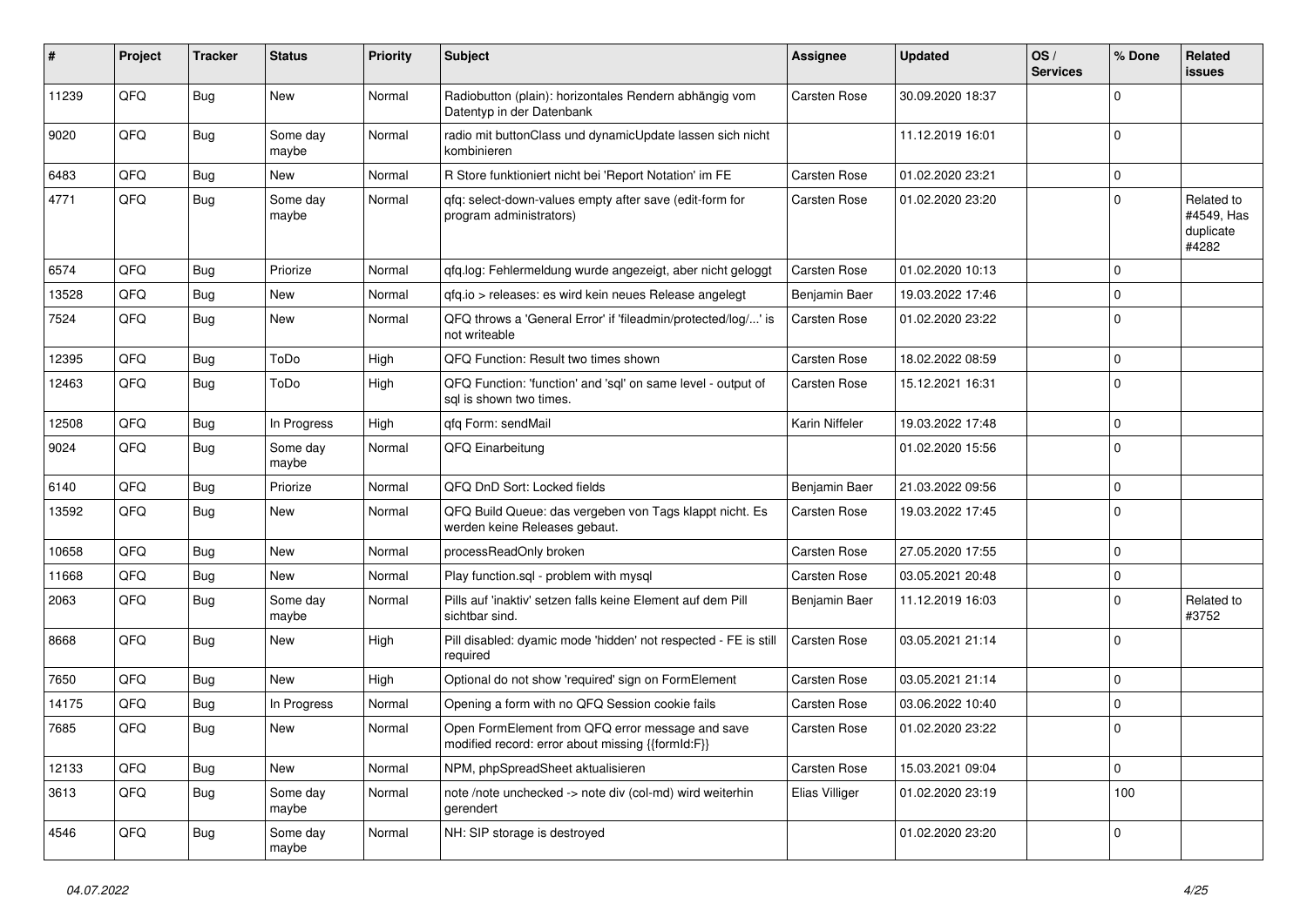| #     | Project | <b>Tracker</b> | <b>Status</b>     | <b>Priority</b> | <b>Subject</b>                                                                                           | <b>Assignee</b>     | <b>Updated</b>   | OS/<br><b>Services</b> | % Done      | Related<br><b>issues</b>                                                |
|-------|---------|----------------|-------------------|-----------------|----------------------------------------------------------------------------------------------------------|---------------------|------------------|------------------------|-------------|-------------------------------------------------------------------------|
| 11667 | QFQ     | Bug            | <b>New</b>        | Normal          | MySQL mariadb-server-10.3: Incorrect datetime value                                                      | Carsten Rose        | 03.05.2021 20:48 |                        | $\Omega$    |                                                                         |
| 11695 | QFQ     | Bug            | New               | Normal          | MultiForm required FE Error                                                                              | Carsten Rose        | 04.12.2020 13:34 |                        | $\mathbf 0$ |                                                                         |
| 12325 | QFQ     | Bug            | Priorize          | Normal          | MultiDB form.dblndex not working for report syntax                                                       | Carsten Rose        | 07.09.2021 13:37 |                        | $\Omega$    | Related to<br>#12145,<br>Related to<br>#12314                           |
| 13332 | QFQ     | Bug            | <b>New</b>        | Normal          | Multi Form: Required Felder werden visuell nicht markiert.                                               | Carsten Rose        | 19.03.2022 17:47 |                        | $\mathbf 0$ |                                                                         |
| 13331 | QFQ     | Bug            | <b>New</b>        | Normal          | Multi Form: Clear Icon misplaced                                                                         | Carsten Rose        | 19.03.2022 17:47 |                        | $\Omega$    |                                                                         |
| 10508 | QFQ     | Bug            | <b>New</b>        | High            | Multi Form broken on Multi DB Instance                                                                   | Carsten Rose        | 03.05.2021 21:12 |                        | 0           |                                                                         |
| 5459  | QFQ     | Bug            | New               | High            | Multi DB: spread system tables between 'QFQ' and 'Data'-DB                                               | Carsten Rose        | 03.05.2021 21:14 |                        | 0           | Related to<br>#4720                                                     |
| 6566  | QFQ     | <b>Bug</b>     | Priorize          | Normal          | Link Function 'delete': provided parameter missing on page<br>reload                                     | Benjamin Baer       | 03.01.2022 08:08 |                        | $\Omega$    |                                                                         |
| 9834  | QFQ     | Bug            | Priorize          | Normal          | Input elements with tag 'disabled' are missing on<br>form-submit: server option 'processReadOnly' broken | Carsten Rose        | 07.12.2021 16:43 |                        | l 0         | Related to<br>#9691,<br>Related to<br>#5305, Has<br>duplicate<br>#12331 |
| 14305 | QFQ     | Bug            | <b>New</b>        | Normal          | Inline Report editing does not create history entries                                                    | Carsten Rose        | 10.06.2022 11:55 |                        | $\mathbf 0$ |                                                                         |
| 4659  | QFQ     | <b>Bug</b>     | Some day<br>maybe | Normal          | infoButtonExtra                                                                                          | Carsten Rose        | 01.02.2020 23:20 |                        | $\Omega$    |                                                                         |
| 14091 | QFQ     | Bug            | <b>New</b>        | Normal          | inconsistent template path for twig                                                                      | Carsten Rose        | 19.04.2022 18:36 |                        | 0           |                                                                         |
| 12513 | QFQ     | <b>Bug</b>     | New               | High            | Implement server side check of maxlength                                                                 | Carsten Rose        | 07.12.2021 17:19 |                        | $\mathbf 0$ |                                                                         |
| 11347 | QFQ     | <b>Bug</b>     | Feedback          | Normal          | If Bedingungen funktionieren nicht korrekt                                                               | Christoph Fuchs     | 21.03.2021 20:37 |                        | $\mathbf 0$ |                                                                         |
| 9126  | QFQ     | <b>Bug</b>     | Some day<br>maybe | Normal          | hidden Form elements are present in page source                                                          |                     | 02.01.2021 18:41 |                        | $\Omega$    |                                                                         |
| 14283 | QFQ     | <b>Bug</b>     | Priorize          | Normal          | HEIC / HEIF convert doesn't trigger                                                                      | Carsten Rose        | 19.06.2022 16:37 |                        | $\mathbf 0$ |                                                                         |
| 9898  | QFQ     | <b>Bug</b>     | Feedback          | Normal          | Formular trotz Timeout gespeichert                                                                       | Benjamin Baer       | 01.02.2020 15:56 |                        | $\mathbf 0$ |                                                                         |
| 3570  | QFQ     | <b>Bug</b>     | Some day<br>maybe | High            | Formular mit prmitnew permitEdit=Always wird nicht<br>aufgerufen (ist leer)                              | <b>Carsten Rose</b> | 03.05.2021 21:14 |                        | $\Omega$    |                                                                         |
| 8891  | QFG     | Bug            | New               | High            | formSubmitLog: do not log passwords                                                                      | Enis Nuredini       | 25.03.2022 09:06 |                        | 0           |                                                                         |
| 10322 | QFQ     | <b>Bug</b>     | New               | Normal          | FormElement / Radio: missing column 'enum' >> FE not<br>reported                                         | Carsten Rose        | 07.05.2020 09:37 |                        | $\mathbf 0$ |                                                                         |
| 7890  | QFQ     | Bug            | New               | Normal          | FormElement 'required': extraButtonInfo not aligned                                                      | Carsten Rose        | 11.06.2021 21:17 |                        | $\mathbf 0$ | Related to<br>#11517                                                    |
| 4008  | QFQ     | Bug            | Some day<br>maybe | Normal          | FormElemen.type=sendmail: wrong 'TO' if 'real<br>name <rea@mail.to>' is used</rea@mail.to>               | Carsten Rose        | 11.12.2019 16:03 |                        | 0           |                                                                         |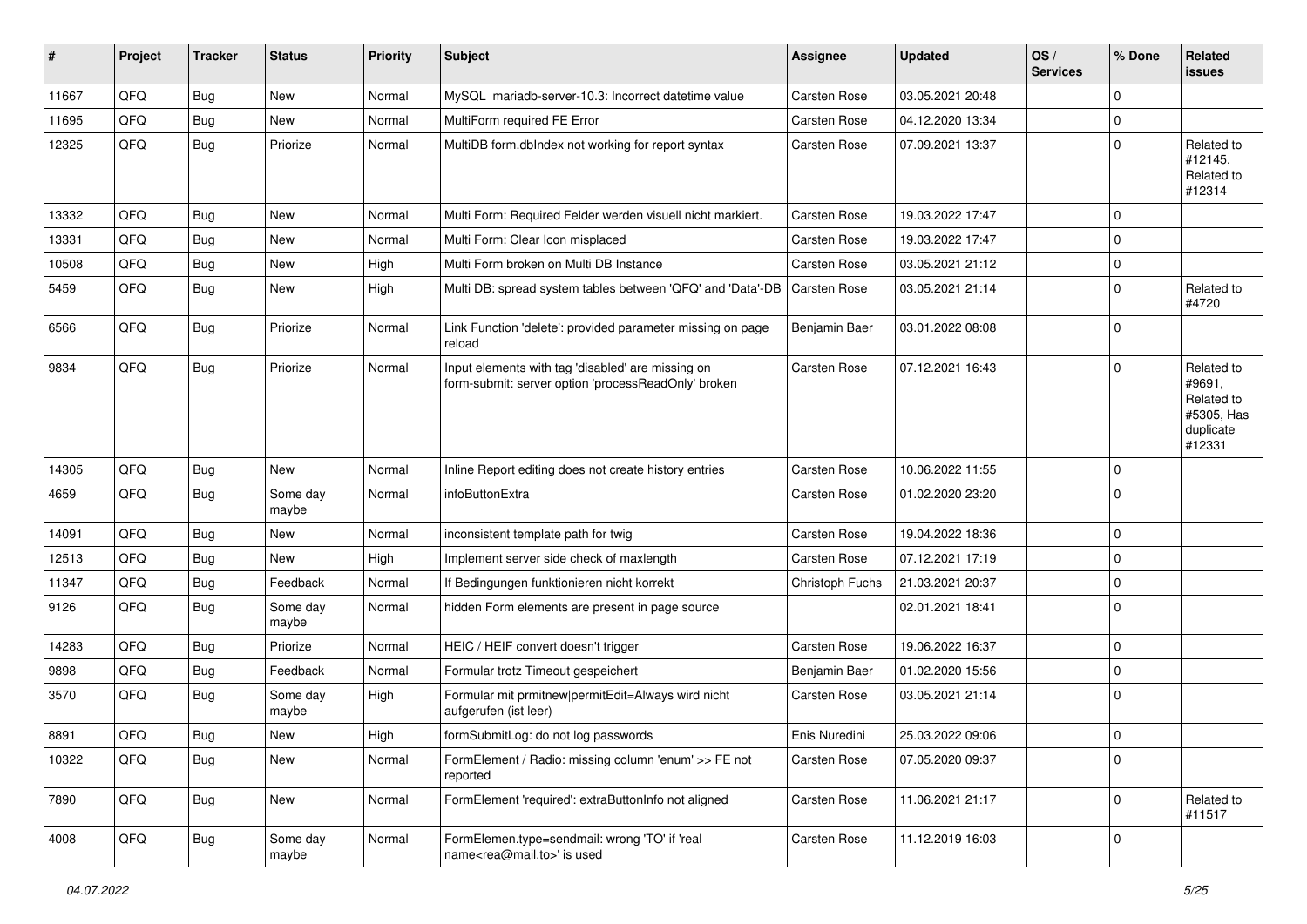| $\vert$ # | Project | <b>Tracker</b> | <b>Status</b>     | <b>Priority</b> | <b>Subject</b>                                                                                                                                      | Assignee            | <b>Updated</b>   | OS/<br><b>Services</b> | % Done         | Related<br><b>issues</b>                     |
|-----------|---------|----------------|-------------------|-----------------|-----------------------------------------------------------------------------------------------------------------------------------------------------|---------------------|------------------|------------------------|----------------|----------------------------------------------|
| 8083      | QFQ     | Bug            | <b>New</b>        | High            | FormEditor: primary table list does not respect<br>'indexDb={{indexData:Y}}'                                                                        | Carsten Rose        | 03.05.2021 21:14 |                        | $\Omega$       | Has<br>duplicate<br>#6678                    |
| 12468     | QFQ     | Bug            | New               | Urgent          | Form: update Form.title after save                                                                                                                  | Carsten Rose        | 03.05.2021 21:12 |                        | $\Omega$       |                                              |
| 9773      | QFQ     | Bug            | <b>New</b>        | Normal          | form.parameter.formModeGlobal=requiredOff                                                                                                           | Carsten Rose        | 01.02.2020 15:56 |                        | $\Omega$       |                                              |
| 12581     | QFQ     | Bug            | <b>New</b>        | Normal          | Form.forward=close: Record 'new' in new browser tab > save<br>(& close) >> Form is not reloaded with new created record id<br>and stays in mode=new | <b>Carsten Rose</b> | 19.03.2022 17:48 |                        | 0              |                                              |
| 14245     | QFQ     | <b>Bug</b>     | <b>New</b>        | Normal          | Form Save Btn bleibt disabled wenn Datumsfeld über<br>Datepicker geändert                                                                           | Enis Nuredini       | 27.05.2022 13:45 |                        | $\overline{0}$ | Related to<br>#13689                         |
| 5557      | QFQ     | <b>Bug</b>     | Some day<br>maybe | Normal          | Form load: STORE RECORD filled, but should be empty                                                                                                 | Carsten Rose        | 01.02.2020 23:19 |                        | $\Omega$       |                                              |
| 14322     | QFQ     | <b>Bug</b>     | <b>New</b>        | Normal          | Form Load: by default no scroll (save & close should be<br>visible)                                                                                 | Enis Nuredini       | 15.06.2022 14:12 |                        | $\overline{0}$ | Related to<br>#14321,<br>Related to<br>#6232 |
| 4756      | QFQ     | Bug            | <b>New</b>        | Normal          | Form dirty even nothing changes                                                                                                                     | Carsten Rose        | 11.12.2019 16:16 |                        | $\mathbf 0$    |                                              |
| 13716     | QFQ     | Bug            | <b>New</b>        | High            | Firefox ask to store username/password                                                                                                              | Enis Nuredini       | 30.05.2022 09:31 |                        | $\Omega$       | Related to<br>#13827                         |
| 6462      | QFQ     | Bug            | <b>New</b>        | Normal          | File Upload: Nutzlose Fehlermeldung wenn Datei zu gross                                                                                             | <b>Carsten Rose</b> | 01.02.2020 23:21 |                        | $\overline{0}$ | Related to<br>#6139                          |
| 10937     | QFQ     | Bug            | <b>New</b>        | Normal          | Fehler mit abhängigen Select- Feldern beim Positionieren                                                                                            | Carsten Rose        | 12.11.2020 23:45 |                        | $\Omega$       |                                              |
| 7512      | QFQ     | Bug            | <b>New</b>        | Normal          | FE: inputType=number >> 'pattern' is not respected                                                                                                  | Carsten Rose        | 01.02.2020 23:22 |                        | 0              |                                              |
| 9533      | QFQ     | Bug            | <b>New</b>        | Normal          | FE.type=upload: Check in 'beforeSave' if upload is given                                                                                            | Carsten Rose        | 01.02.2020 23:22 |                        | $\Omega$       | Related to<br>#11523                         |
| 9534      | QFQ     | Bug            | Priorize          | Urgent          | FE.type=upload: 'Unknown Mode: ID"                                                                                                                  | Carsten Rose        | 03.05.2021 21:14 |                        | $\Omega$       | Related to<br>#9532                          |
| 8037      | QFQ     | <b>Bug</b>     | Priorize          | Normal          | FE.type=upload (advanced mode): {{slaveld:V}} missing<br>during dynamic update                                                                      | Carsten Rose        | 01.02.2020 10:13 |                        | 0              |                                              |
| 9347      | QFQ     | Bug            | <b>New</b>        | High            | FE.type=upload with dynamic show/hidden: required not<br>detected                                                                                   | Carsten Rose        | 12.06.2021 10:40 |                        | $\Omega$       | Related to<br>#5305,<br>Related to<br>#12398 |
| 10082     | QFQ     | Bug            | <b>New</b>        | Normal          | FE.type=SELECT - 'sanatize' Class                                                                                                                   | Carsten Rose        | 07.05.2020 09:36 |                        | $\Omega$       | Related to<br>#10081                         |
| 7899      | QFQ     | Bug            | <b>New</b>        | High            | Fe.type=password / retype / required: always complain about<br>missing value                                                                        | Carsten Rose        | 03.05.2021 21:14 |                        | $\mathbf 0$    |                                              |
| 5877      | QFQ     | <b>Bug</b>     | Some day<br>maybe | Normal          | FE.type=note:bsColumn strange behaviour                                                                                                             |                     | 01.02.2020 23:19 |                        | $\Omega$       |                                              |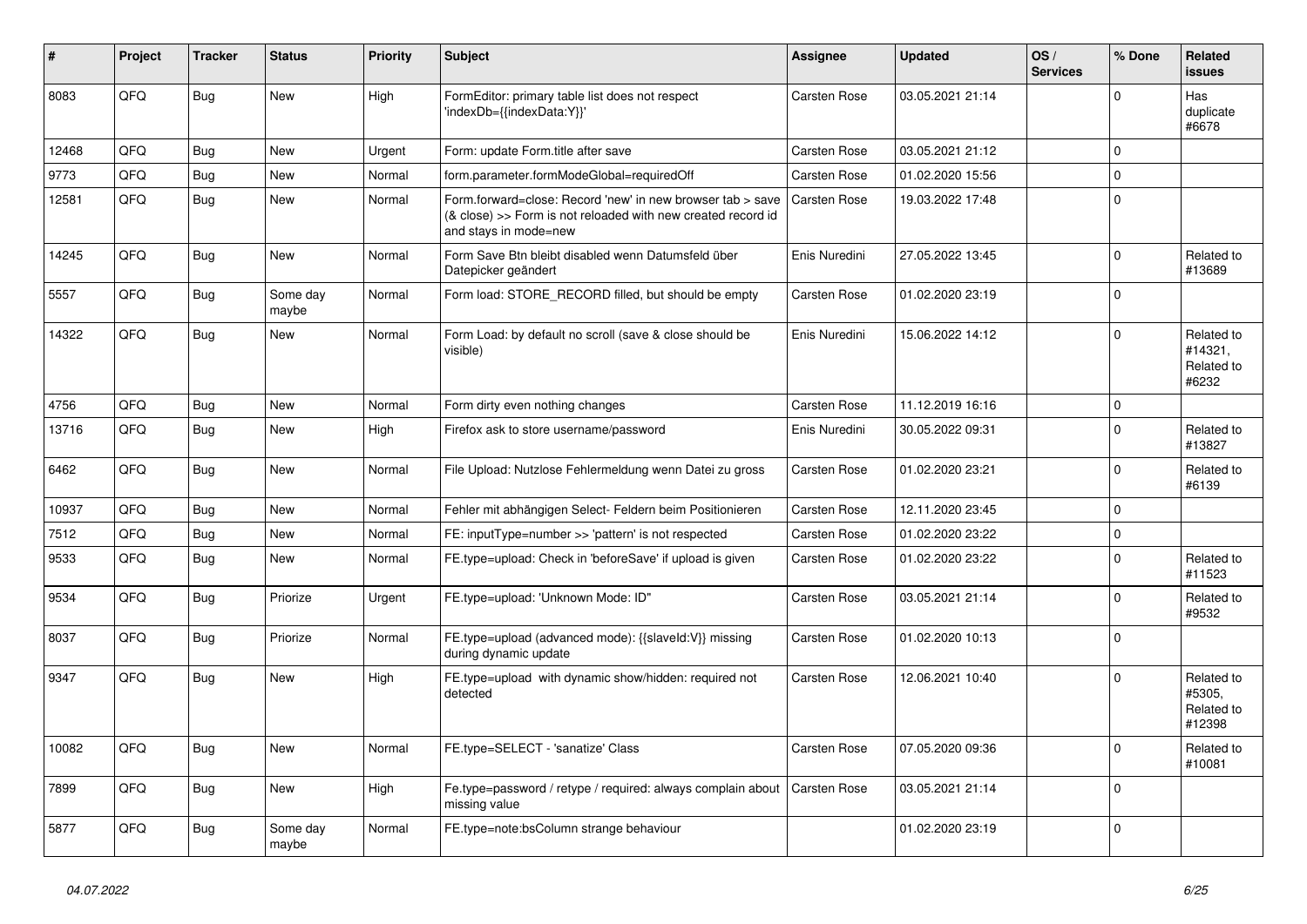| #     | Project        | <b>Tracker</b> | <b>Status</b>     | <b>Priority</b> | Subject                                                                                                              | <b>Assignee</b> | <b>Updated</b>   | OS/<br><b>Services</b> | % Done         | Related<br>issues                                                                                                              |
|-------|----------------|----------------|-------------------|-----------------|----------------------------------------------------------------------------------------------------------------------|-----------------|------------------|------------------------|----------------|--------------------------------------------------------------------------------------------------------------------------------|
| 9317  | QFQ            | Bug            | <b>New</b>        | Normal          | FE.type=note: with dynamic show/hidden an empty label<br>causes trouble                                              | Carsten Rose    | 01.02.2020 23:22 |                        | $\Omega$       |                                                                                                                                |
| 8049  | QFQ            | Bug            | New               | Normal          | FE.type=note, column 'value': text moves some pixel to top<br>after save                                             | Carsten Rose    | 01.02.2020 23:22 |                        | $\Omega$       |                                                                                                                                |
| 5559  | QFQ            | <b>Bug</b>     | New               | Normal          | FE.type = Upload: 'accept' might contain variables                                                                   | Carsten Rose    | 11.05.2020 21:23 |                        | $\mathbf 0$    |                                                                                                                                |
| 5021  | QFQ            | Bug            | Some day<br>maybe | Normal          | FE.typ=extra - during save displays error 'datum2' already<br>filled in STORE SIP - the value is stored nevertheless | Carsten Rose    | 01.02.2020 23:19 |                        | $\Omega$       | Related to<br>#3875                                                                                                            |
| 7656  | QFQ            | <b>Bug</b>     | Priorize          | Normal          | FE with required, 'pattern' and 'extraButtonLock': always<br>complain about missing value                            | Carsten Rose    | 01.02.2020 10:13 |                        | $\Omega$       |                                                                                                                                |
| 3547  | QFQ            | <b>Bug</b>     | New               | Normal          | FE of type 'note' causes writing of empty fields.                                                                    | Carsten Rose    | 01.02.2020 23:21 |                        | $\mathbf 0$    |                                                                                                                                |
| 12040 | QFQ            | <b>Bug</b>     | New               | Normal          | FE Mode 'hidden' für zwei FEs auf einer Zeile                                                                        | Carsten Rose    | 18.02.2021 10:13 |                        | $\mathbf 0$    |                                                                                                                                |
| 3750  | QFQ            | <b>Bug</b>     | Some day<br>maybe | Normal          | FE in a row: if one violates check, all are red                                                                      | Carsten Rose    | 11.12.2019 16:03 |                        | $\Omega$       |                                                                                                                                |
| 9531  | QFQ            | Bug            | New               | High            | FE File: Dynamic Update / modeSql / required detected even<br>it not set                                             | Carsten Rose    | 11.06.2021 20:32 |                        | $\Omega$       | Related to<br>#12398                                                                                                           |
| 9862  | QFQ            | <b>Bug</b>     | Priorize          | Normal          | Failed writing to sql mail qfq.log should throw an exception                                                         | Carsten Rose    | 01.02.2020 10:13 |                        | $\Omega$       |                                                                                                                                |
| 4528  | QFQ            | Bug            | Some day<br>maybe | Normal          | extraButtonLock mit SQLAhead Bug                                                                                     | Carsten Rose    | 01.02.2020 23:19 |                        | $\Omega$       |                                                                                                                                |
| 11517 | QFQ            | Bug            | In Progress       | Normal          | extraButtonInfo Broken for multiple FormElements                                                                     | Carsten Rose    | 12.05.2022 13:12 |                        | $\Omega$       | Related to<br>#7890,<br>Related to<br>#3811, Has<br>duplicate<br>#10905, Has<br>duplicate<br>#10553, Has<br>duplicate<br>#6779 |
| 10324 | QFQ            | <b>Bug</b>     | New               | Normal          | Excel Export mit Template funktioniert nur, wenn Template<br>vor uid kommt                                           |                 | 30.03.2020 11:20 |                        | 0              | Related to<br>#10257                                                                                                           |
| 4328  | QFQ            | Bug            | Some day<br>maybe | Normal          | Error Message: Show FE name/number on problems in FE                                                                 | Carsten Rose    | 01.02.2020 23:20 |                        | $\Omega$       |                                                                                                                                |
| 9127  | QFQ            | <b>Bug</b>     | New               | Normal          | Error Message: change 'roll over' color - text not readable                                                          | Carsten Rose    | 01.02.2020 23:22 |                        | 0              |                                                                                                                                |
| 6912  | QFQ            | <b>Bug</b>     | New               | Normal          | error Message Var 'deadline' already set in SIP - in Form<br>with FE.value={{deadline:R:::{{deadlinePeriod:Y}}}}     | Carsten Rose    | 01.02.2020 23:21 |                        |                |                                                                                                                                |
| 7547  | QFQ            | Bug            | New               | Normal          | Error Message in afterSave: wrong parameter column<br>reported                                                       | Carsten Rose    | 01.02.2020 23:22 |                        | $\mathbf 0$    |                                                                                                                                |
| 6677  | QFQ            | Bug            | New               | Normal          | Error message FE Action Element: no/wrong FE reference<br>who cause the problem.                                     | Carsten Rose    | 01.02.2020 23:21 |                        | 0              |                                                                                                                                |
| 9013  | $\mathsf{QFQ}$ | Bug            | New               | Normal          | Error in Twig template not handled                                                                                   | Carsten Rose    | 20.10.2021 13:43 |                        | $\overline{0}$ |                                                                                                                                |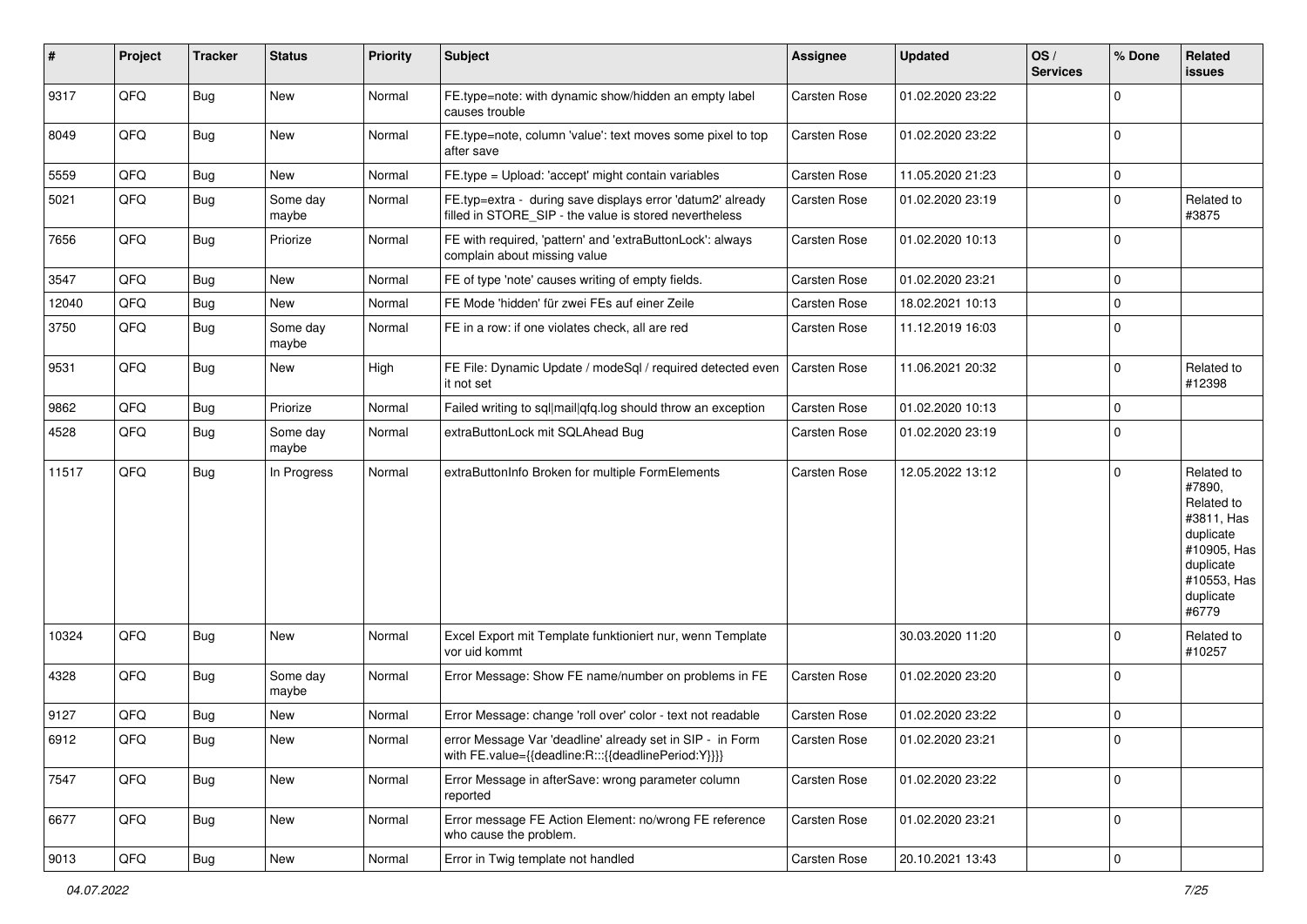| #     | Project | <b>Tracker</b> | <b>Status</b>     | <b>Priority</b> | Subject                                                                                             | Assignee            | <b>Updated</b>   | OS/<br><b>Services</b> | % Done      | Related<br>issues                                |
|-------|---------|----------------|-------------------|-----------------|-----------------------------------------------------------------------------------------------------|---------------------|------------------|------------------------|-------------|--------------------------------------------------|
| 12066 | QFQ     | Bug            | New               | High            | enterAsSubmit: Forward wird nicht ausgeführt                                                        | Enis Nuredini       | 29.05.2022 09:23 |                        | $\Omega$    |                                                  |
| 13689 | QFQ     | Bug            | New               | Normal          | Enter auf Eingabefeld mit ungültigem Wert führt zu blurry<br>Seite                                  | Enis Nuredini       | 28.05.2022 10:53 |                        | $\Omega$    | Related to<br>#14245, Has<br>duplicate<br>#11891 |
| 10759 | QFQ     | Bug            | New               | Normal          | emptyMeansNull - Feld falsch aktualisiert                                                           |                     | 12.11.2020 23:45 |                        | $\Omega$    |                                                  |
| 12989 | QFQ     | Bug            | New               | Normal          | empty string does not trigger dynamic update                                                        | Enis Nuredini       | 28.05.2022 11:09 |                        | $\Omega$    |                                                  |
| 9783  | QFQ     | Bug            | New               | Normal          | Email with special characters                                                                       | Carsten Rose        | 01.02.2020 23:22 |                        | $\Omega$    |                                                  |
| 7002  | QFQ     | <b>Bug</b>     | New               | Normal          | Dynamic Update: row does not disappear / appear                                                     | <b>Carsten Rose</b> | 01.02.2020 23:22 |                        | $\mathbf 0$ |                                                  |
| 3682  | QFQ     | <b>Bug</b>     | Some day<br>maybe | Normal          | Dynamic update: Radio buttons                                                                       | <b>Carsten Rose</b> | 11.12.2019 16:02 |                        | $\Omega$    |                                                  |
| 11195 | QFQ     | <b>Bug</b>     | New               | Low             | Dynamic Update: Note not updated if new text is empty<br>(v20.4)                                    |                     | 25.09.2020 11:14 |                        | $\Omega$    |                                                  |
| 8106  | QFQ     | Bug            | Some day<br>maybe | Normal          | Dynamic Update: Feld kann nicht auf empty zurückgesetzt<br>werden                                   | Carsten Rose        | 11.12.2019 16:01 |                        | $\Omega$    |                                                  |
| 3811  | QFQ     | <b>Bug</b>     | Some day<br>maybe | Normal          | Dynamic Update: extraButtonInfo - Text aktualisieren                                                | Carsten Rose        | 11.12.2019 16:03 |                        | $\Omega$    | Related to<br>#11517                             |
| 2665  | QFQ     | <b>Bug</b>     | Priorize          | Normal          | Dynamic Update funktioniert nicht, wenn beim<br>entsprechenden FormElement eine size angegeben ist. | Benjamin Baer       | 03.01.2022 08:12 |                        | 30          |                                                  |
| 4583  | QFQ     | Bug            | Some day<br>maybe | Normal          | Dynamic Update bei TypeAhead Feldern                                                                | <b>Carsten Rose</b> | 01.02.2020 23:19 |                        | $\mathbf 0$ |                                                  |
| 12670 | QFQ     | Bug            | New               | High            | Dropdown-Menu classes können nicht mehr angegeben<br>werden                                         | <b>Carsten Rose</b> | 07.12.2021 17:19 |                        | $\Omega$    |                                                  |
| 9975  | QFQ     | Bug            | Priorize          | Normal          | Dropdown Menu: 'r:3' broken                                                                         | Carsten Rose        | 01.02.2020 10:13 |                        | $\mathbf 0$ |                                                  |
| 5221  | QFQ     | <b>Bug</b>     | New               | High            | Download Dialog: Bleibt stehen in FF wenn Datei<br>automatisch gespeichert wird.                    | Carsten Rose        | 03.05.2021 21:14 |                        | $\Omega$    |                                                  |
| 4293  | QFQ     | Bug            | Some day<br>maybe | Normal          | Download broken if token 'd:' is missing - but no error<br>message                                  | <b>Carsten Rose</b> | 11.12.2019 16:03 |                        | $\Omega$    | Related to<br>#7514                              |
| 8316  | QFQ     | <b>Bug</b>     | Feedback          | Normal          | Documentation/Behaviour for Nested Queries and<br>Record-Store confusing                            | Nicola Chiapolini   | 20.11.2019 09:14 |                        | $\Omega$    |                                                  |
| 14377 | QFQ     | <b>Bug</b>     | New               | Normal          | Documentation > General Tips: white page after migration                                            | Enis Nuredini       | 19.06.2022 16:37 |                        | $\mathbf 0$ |                                                  |
| 13460 | QFQ     | Bug            | New               | Normal          | Doc: Password set/reset  password should not processed<br>with 'html encode'                        | Carsten Rose        | 19.03.2022 17:46 |                        | I٥          |                                                  |
| 3130  | QFQ     | <b>Bug</b>     | Some day<br>maybe | Normal          | Debug Info's nicht korrekt nach 'New > Save'.                                                       | Carsten Rose        | 11.12.2019 16:03 |                        | 0           | Related to<br>#3253                              |
| 14303 | QFQ     | Bug            | In Progress       | Normal          | datetime broken with picker                                                                         | Enis Nuredini       | 04.07.2022 08:52 |                        | $\mathbf 0$ | Related to<br>#12630                             |
| 13767 | QFQ     | <b>Bug</b>     | Feedback          | Normal          | date/time-picker: required shows up/down button orange                                              | Enis Nuredini       | 16.05.2022 23:16 |                        | 0           |                                                  |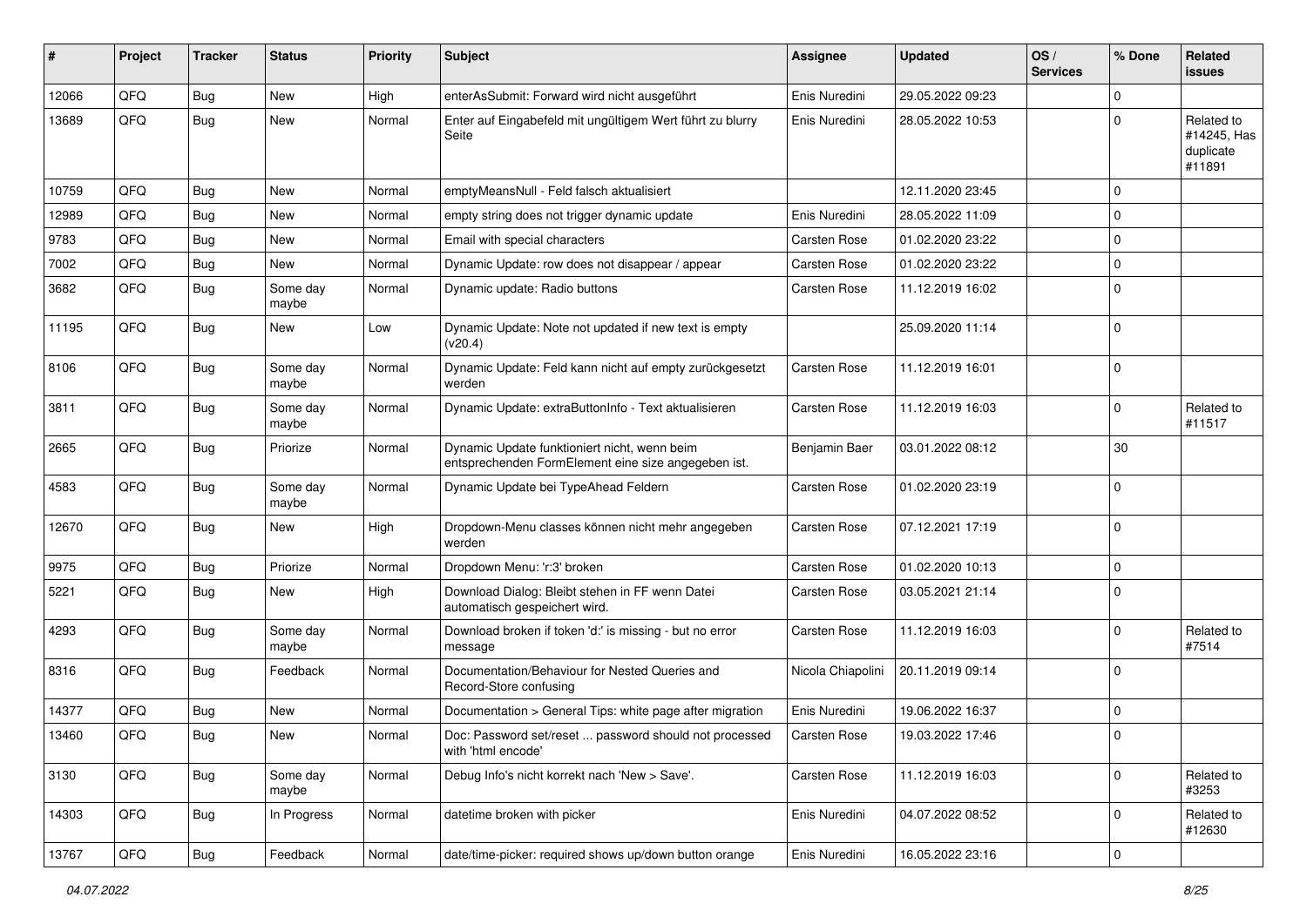| #     | Project | <b>Tracker</b> | <b>Status</b>     | <b>Priority</b> | <b>Subject</b>                                                                                                                | Assignee            | <b>Updated</b>   | OS/<br><b>Services</b> | % Done      | <b>Related</b><br><b>issues</b>             |
|-------|---------|----------------|-------------------|-----------------|-------------------------------------------------------------------------------------------------------------------------------|---------------------|------------------|------------------------|-------------|---------------------------------------------|
| 12327 | QFQ     | Bug            | New               | Normal          | Copy to clipboard: Glyphicon can not be changed                                                                               | Carsten Rose        | 27.12.2021 17:59 |                        | $\Omega$    |                                             |
| 12714 | QFQ     | <b>Bug</b>     | New               | Normal          | Conversion of GIF to PDF broken when GIF contains Alpha.                                                                      | Carsten Rose        | 19.03.2022 17:49 |                        | $\mathbf 0$ |                                             |
| 3349  | QFQ     | Bug            | Some day<br>maybe | Normal          | config.qfq.ini: a) vertraegt keine '=' im Value (z.B. Passwort),<br>b) Values sollten in ticks einschliessbar sein (spaces, ) | Carsten Rose        | 11.12.2019 16:02 |                        | $\mathbf 0$ |                                             |
| 4279  | QFQ     | Bug            | Some day<br>maybe | High            | config.linkVars lost                                                                                                          | Carsten Rose        | 03.05.2021 21:14 |                        | $\Omega$    |                                             |
| 11057 | QFQ     | Bug            | <b>New</b>        | High            | Checkboxes ohne span.checkmark im Report werden<br>ausgeblendet                                                               | Benjamin Baer       | 03.05.2021 21:12 |                        | $\mathbf 0$ | Related to<br>#11039                        |
| 9691  | QFQ     | <b>Bug</b>     | In Progress       | Normal          | Checkbox: dynamic update > readonly                                                                                           | Carsten Rose        | 01.02.2020 23:22 |                        | 50          | Related to<br>#9834                         |
| 11752 | QFQ     | <b>Bug</b>     | New               | Normal          | checkbox renders multiple input elements with same name                                                                       | Carsten Rose        | 17.12.2020 14:58 |                        | $\mathbf 0$ | Related to<br>#11750                        |
| 9669  | QFQ     | Bug            | Some day<br>maybe | Normal          | Checkbox / Template Group: radio/checkbox visible broken<br>after 'add'                                                       | Carsten Rose        | 16.06.2021 13:47 |                        | $\mathbf 0$ | Related to<br>#8091                         |
| 13451 | QFQ     | Bug            | <b>New</b>        | Normal          | Character Counter / Max Character: Problem in Safari                                                                          | <b>Carsten Rose</b> | 15.04.2022 17:18 |                        | $\mathbf 0$ |                                             |
| 9177  | QFQ     | <b>Bug</b>     | <b>New</b>        | Normal          | Bug? QFQ tries to save an action FE, which has real<br>existing column name                                                   | Carsten Rose        | 01.02.2020 23:22 |                        | $\mathbf 0$ |                                             |
| 9958  | QFQ     | <b>Bug</b>     | Priorize          | Normal          | Broken subrecord query: no error message                                                                                      | <b>Carsten Rose</b> | 05.02.2021 15:15 |                        | $\Omega$    |                                             |
| 12546 | QFQ     | <b>Bug</b>     | Feedback          | Normal          | Branch 'Development' - Unit Tests mit dirty workaround<br>angepasst                                                           | Carsten Rose        | 19.03.2022 17:48 |                        | $\mathbf 0$ |                                             |
| 11630 | QFQ     | Bug            | Feedback          | High            | Bitte check ob CALL() in 20.11.0 noch so funktioniert wie in<br>20.4.1                                                        | Enis Nuredini       | 28.05.2022 13:45 |                        | $\mathbf 0$ | Related to<br>#11325                        |
| 3782  | QFQ     | <b>Bug</b>     | Priorize          | Normal          | Bei fehlerhafter Eingabe (z.B. Datum) sollte das erwartete<br>Format angezeigt werden                                         | Carsten Rose        | 01.02.2020 10:13 |                        | $\Omega$    |                                             |
| 13647 | QFQ     | Bug            | <b>New</b>        | Normal          | Autofocus funktioniert nicht auf Chrome                                                                                       | Benjamin Baer       | 19.03.2022 17:44 |                        | $\Omega$    |                                             |
| 8431  | QFQ     | <b>Bug</b>     | <b>New</b>        | High            | autocron.php with wrong path                                                                                                  | Carsten Rose        | 03.05.2021 21:14 |                        | $\mathbf 0$ |                                             |
| 10890 | QFQ     | Bug            | <b>New</b>        | Normal          | AutoCron hangs                                                                                                                |                     | 20.07.2020 13:56 |                        | $\mathbf 0$ |                                             |
| 9275  | QFQ     | Bug            | <b>New</b>        | Normal          | autcron: t3 page, which takes to long to respond, is not<br>reported properly                                                 | Carsten Rose        | 01.02.2020 23:22 |                        | 100         |                                             |
| 11522 | QFQ     | <b>Bug</b>     | <b>New</b>        | Normal          | Aus/Einblenden von Reitern                                                                                                    |                     | 13.11.2020 14:58 |                        | $\mathbf 0$ |                                             |
| 14233 | QFQ     | Bug            | <b>New</b>        | Normal          | AS _link: question - HTML is not rendered                                                                                     | Carsten Rose        | 28.05.2022 11:02 |                        | $\mathbf 0$ |                                             |
| 14077 | QFQ     | <b>Bug</b>     | New               | Normal          | As link: Attribute 'class' missing by r:1 and r:3 - but should<br>set                                                         | Carsten Rose        | 28.05.2022 11:02 |                        | $\mathbf 0$ | Related to<br>#5342.<br>Related to<br>#4343 |
| 9281  | QFQ     | <b>Bug</b>     | Some day<br>maybe | Normal          | Allow STRICT TRANS TABLES                                                                                                     | Carsten Rose        | 02.01.2021 18:43 |                        | $\Omega$    |                                             |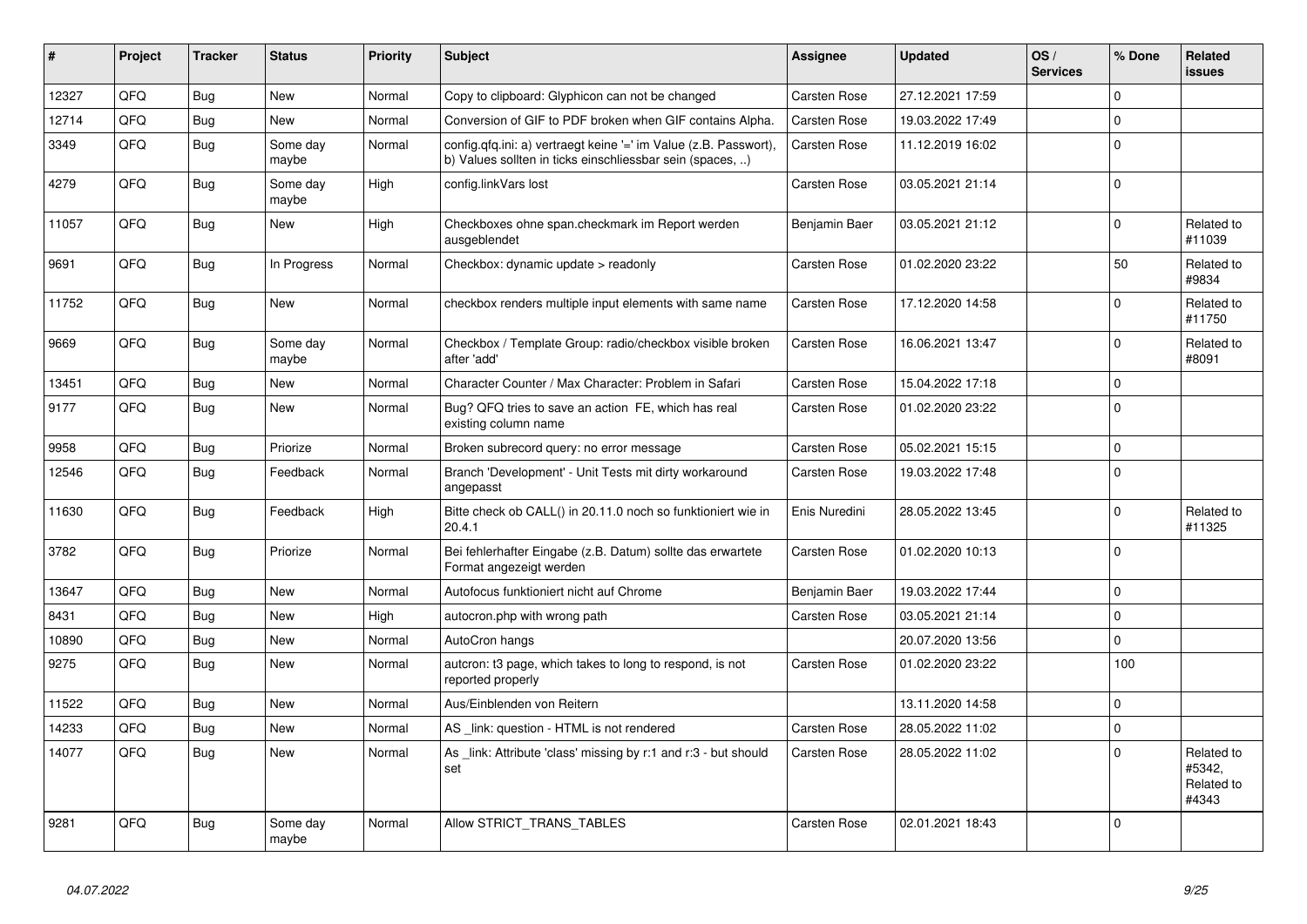| #     | Project | <b>Tracker</b> | <b>Status</b>     | <b>Priority</b> | Subject                                                                                                                    | <b>Assignee</b>     | <b>Updated</b>   | OS/<br><b>Services</b> | % Done       | Related<br><b>issues</b>                    |
|-------|---------|----------------|-------------------|-----------------|----------------------------------------------------------------------------------------------------------------------------|---------------------|------------------|------------------------|--------------|---------------------------------------------|
| 11715 | QFQ     | Bug            | New               | Normal          | acceptZeroAsRequired and requiredOffButMark do not<br>coincide                                                             |                     | 08.12.2020 12:13 |                        | <sup>0</sup> |                                             |
| 4092  | QFQ     | Bug            | Some day<br>maybe | Normal          | 1) Logging verbessern wann welches FE warum ausgefuehrt<br>wird, 2) Documentation: Best Practice Template Group            | Carsten Rose        | 01.02.2020 23:19 |                        | $\Omega$     | Related to<br>#3504                         |
| 5768  | QFQ     | <b>Bug</b>     | Some day<br>maybe | Normal          | '{{pageLanguage:T}}' missing if QFQ is called via api                                                                      | Carsten Rose        | 01.02.2020 23:19 |                        | $\Omega$     |                                             |
| 7101  | QFQ     | Bug            | Some day<br>maybe | Normal          | 'form' in SIP and 'report' - breaks                                                                                        |                     | 01.02.2020 23:20 |                        | $\Omega$     |                                             |
| 4441  | QFQ     | Bug            | Some day<br>maybe | Normal          | \$ SERVER Vars sollten nur aus dem Store genommen<br>werden - Code entsprechend anpassen.                                  |                     | 11.12.2019 16:02 |                        | $\Omega$     |                                             |
| 4651  | QFQ     | <b>Bug</b>     | Some day<br>maybe | Normal          | "Loading document" Modal wird angezeigt bei uzhcd type=2<br>Ansicht                                                        | Carsten Rose        | 01.02.2020 23:20 |                        | $\Omega$     |                                             |
| 5576  | QFQ     | Bug            | New               | Normal          | Using MySQL 'DROP' requires privilege - wich is not really<br>necessary.                                                   | Carsten Rose        | 01.02.2020 23:21 |                        | 0            |                                             |
| 4349  | QFQ     | Feature        | Some day<br>maybe | Normal          | link download: downloaded external URL to<br>deliver/concatenate - check mimetipe and handle it correctly                  | <b>Carsten Rose</b> | 11.12.2019 16:02 |                        | $\Omega$     |                                             |
| 4606  | QFQ     | Feature        | Some day<br>maybe | Normal          | link: qualifier to render bootstrap button                                                                                 | <b>Carsten Rose</b> | 01.02.2020 23:19 |                        | $\Omega$     |                                             |
| 4343  | QFQ     | Feature        | Some day<br>maybe | Normal          | Link: Classifier to add 'attributes'                                                                                       | <b>Carsten Rose</b> | 01.02.2020 23:20 |                        | 0            | Related to<br>#14077                        |
| 5342  | QFQ     | Feature        | Some day<br>maybe | Normal          | link - with HTML Attributes                                                                                                |                     | 01.02.2020 23:20 |                        | 0            | Related to<br>#14077                        |
| 3285  | QFQ     | Feature        | Some day<br>maybe | Normal          | Zeichenlimit pro Feld: textarea / editor                                                                                   | Carsten Rose        | 11.12.2019 16:02 |                        | $\Omega$     |                                             |
| 3677  | QFQ     | Feature        | Some day<br>maybe | Normal          | wkhtmltopdf: FE User access prohibited, if client IP changes -<br>\$TYPO3_CONF_VARS[FE][lockIP]                            | <b>Carsten Rose</b> | 11.12.2019 16:02 |                        | $\Omega$     |                                             |
| 11850 | QFQ     | Feature        | New               | Urgent          | Wizard Form: basierend auf einer Tabelle eine Form<br>anlegen.                                                             |                     | 03.05.2021 21:12 |                        | $\Omega$     | Blocked by<br>#8082                         |
| 6855  | QFQ     | Feature        | New               | Normal          | With {{feUser:U}}!={{feUser:T}}: Save / Delete: only possible<br>with {{feUserSave:U}}='yes' and '{{feUserDelete:U}}='yes' | Carsten Rose        | 01.02.2020 23:21 |                        | $\Omega$     |                                             |
| 5665  | QFQ     | Feature        | Some day<br>maybe | Normal          | Versuch das '{{!' nicht mehr noetig ist.                                                                                   | <b>Carsten Rose</b> | 01.02.2020 23:20 |                        | $\Omega$     | Related to<br>#7432,<br>Related to<br>#7434 |
| 4652  | QFQ     | Feature        | Some day<br>maybe | Normal          | UZH CD: Weiterleitung auf benutzerdefinierte 403/404 Seite                                                                 | Carsten Rose        | 01.02.2020 23:20 |                        | $\Omega$     |                                             |
| 13354 | QFQ     | Feature        | New               | Normal          | Using Websocket in QFQ                                                                                                     | <b>Carsten Rose</b> | 10.11.2021 15:47 |                        | 0            |                                             |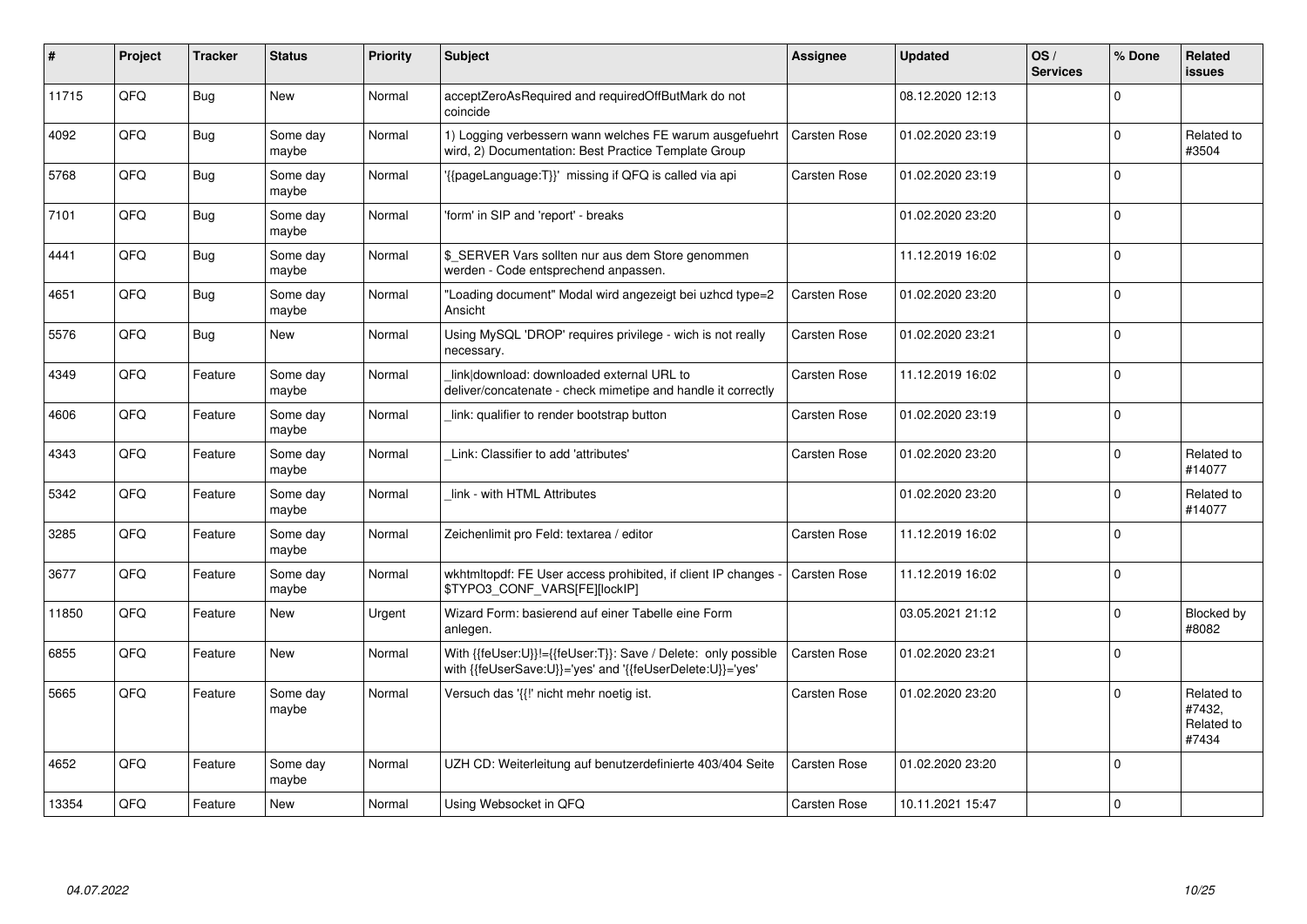| #     | Project | <b>Tracker</b> | <b>Status</b>     | <b>Priority</b> | Subject                                                                                                    | Assignee     | <b>Updated</b>   | OS/<br><b>Services</b> | % Done      | Related<br>issues                                                      |
|-------|---------|----------------|-------------------|-----------------|------------------------------------------------------------------------------------------------------------|--------------|------------------|------------------------|-------------|------------------------------------------------------------------------|
| 3332  | QFQ     | Feature        | Some day<br>maybe | Normal          | Uploads: Thumbnails, Details zum hochgeladenen File                                                        | Carsten Rose | 11.12.2019 16:02 |                        | $\Omega$    | Related to<br>#3264,<br>Related to<br>#5333                            |
| 7119  | QFQ     | Feature        | <b>New</b>        | Normal          | Upload: scaleDownWidth, scaleDownHeight                                                                    | Carsten Rose | 01.02.2020 23:21 |                        | $\Omega$    |                                                                        |
| 7175  | QFQ     | Feature        | <b>New</b>        | Normal          | Upload: md5 hash as filename                                                                               | Carsten Rose | 01.02.2020 23:21 |                        | $\Omega$    |                                                                        |
| 7850  | QFQ     | Feature        | <b>New</b>        | High            | Upload records: non 'pathFileName' column                                                                  | Carsten Rose | 03.05.2021 21:14 |                        | $\mathbf 0$ |                                                                        |
| 6704  | QFQ     | Feature        | Some day<br>maybe | Normal          | Upload Mode: Bilder in Notizen rechts sollen aktuellen<br>Upload repräsentieren.                           |              | 01.02.2020 23:19 |                        | $\Omega$    | Related to<br>#3264                                                    |
| 10793 | QFQ     | Feature        | In Progress       | Normal          | <b>Update NPM Packages</b>                                                                                 | Carsten Rose | 07.09.2021 13:25 |                        | 30          |                                                                        |
| 4197  | QFQ     | Feature        | Some day<br>maybe | Normal          | Unit Test fuer JSON Stream von QuickFormQuery.php ><br>doForm()                                            | Carsten Rose | 11.12.2019 16:03 |                        | $\Omega$    |                                                                        |
| 11320 | QFQ     | Feature        | Priorize          | Normal          | Typo3 Version 10 support                                                                                   | Carsten Rose | 05.05.2021 22:09 |                        | $\Omega$    |                                                                        |
| 12440 | QFQ     | Feature        | In Progress       | Normal          | Typo3 V10 upgrade (durchfuehren und testen)                                                                | Carsten Rose | 21.03.2022 09:53 |                        | 50          | Related to<br>#12357,<br>Related to<br>#12067.<br>Related to<br>#10661 |
| 9221  | QFQ     | Feature        | <b>New</b>        | Normal          | typeAhead: Zeichenlimite ausschalten                                                                       | Carsten Rose | 29.06.2022 22:36 |                        | $\Omega$    |                                                                        |
| 10116 | QFQ     | Feature        | Some day<br>maybe | Normal          | TypeAhead: Tag - show inside 'input' element                                                               | Carsten Rose | 16.09.2021 15:09 |                        | $\Omega$    |                                                                        |
| 10115 | QFQ     | Feature        | <b>New</b>        | Normal          | TypeAhead: static list                                                                                     | Carsten Rose | 26.02.2020 16:42 |                        | 100         |                                                                        |
| 4018  | QFQ     | Feature        | <b>New</b>        | Normal          | typeahead: long query parameter / answer triggers 'Attack<br>detected' and purges current SIP storage.     | Carsten Rose | 29.06.2022 22:46 |                        | $\Omega$    | Related to<br>#9077                                                    |
| 5805  | QFQ     | Feature        | Some day<br>maybe | Normal          | TypeAHead SQL value instead of key stored                                                                  |              | 01.02.2020 23:19 |                        | $\Omega$    | Related to<br>#5444                                                    |
| 5894  | QFQ     | Feature        | Feedback          | Normal          | Typeahead in Report: show/hide rows dynamically                                                            | Carsten Rose | 18.02.2022 08:50 |                        | $\Omega$    | Related to<br>#5893.<br>Related to<br>#5885                            |
| 5895  | QFQ     | Feature        | Some day<br>maybe | Normal          | Tutorial: List of all QFQ Features                                                                         |              | 01.02.2020 23:19 |                        | $\Omega$    |                                                                        |
| 12400 | QFQ     | Feature        | <b>New</b>        | Normal          | Tutorial ist in QFQ Doku, Wird in der Suche gefunden, es gibt<br>aber kein Menupunkt - Inhalt ueberpruefen | Carsten Rose | 03.05.2021 20:45 |                        | $\Omega$    |                                                                        |
| 8044  | QFQ     | Feature        | Priorize          | Normal          | Transaction: a) Form, b) Report                                                                            | Carsten Rose | 05.05.2021 22:14 |                        | $\Omega$    | Related to<br>#8043                                                    |
| 9968  | QFQ     | Feature        | Priorize          | Normal          | Tooltip in Links for Developer                                                                             | Carsten Rose | 01.02.2020 23:17 |                        | $\Omega$    |                                                                        |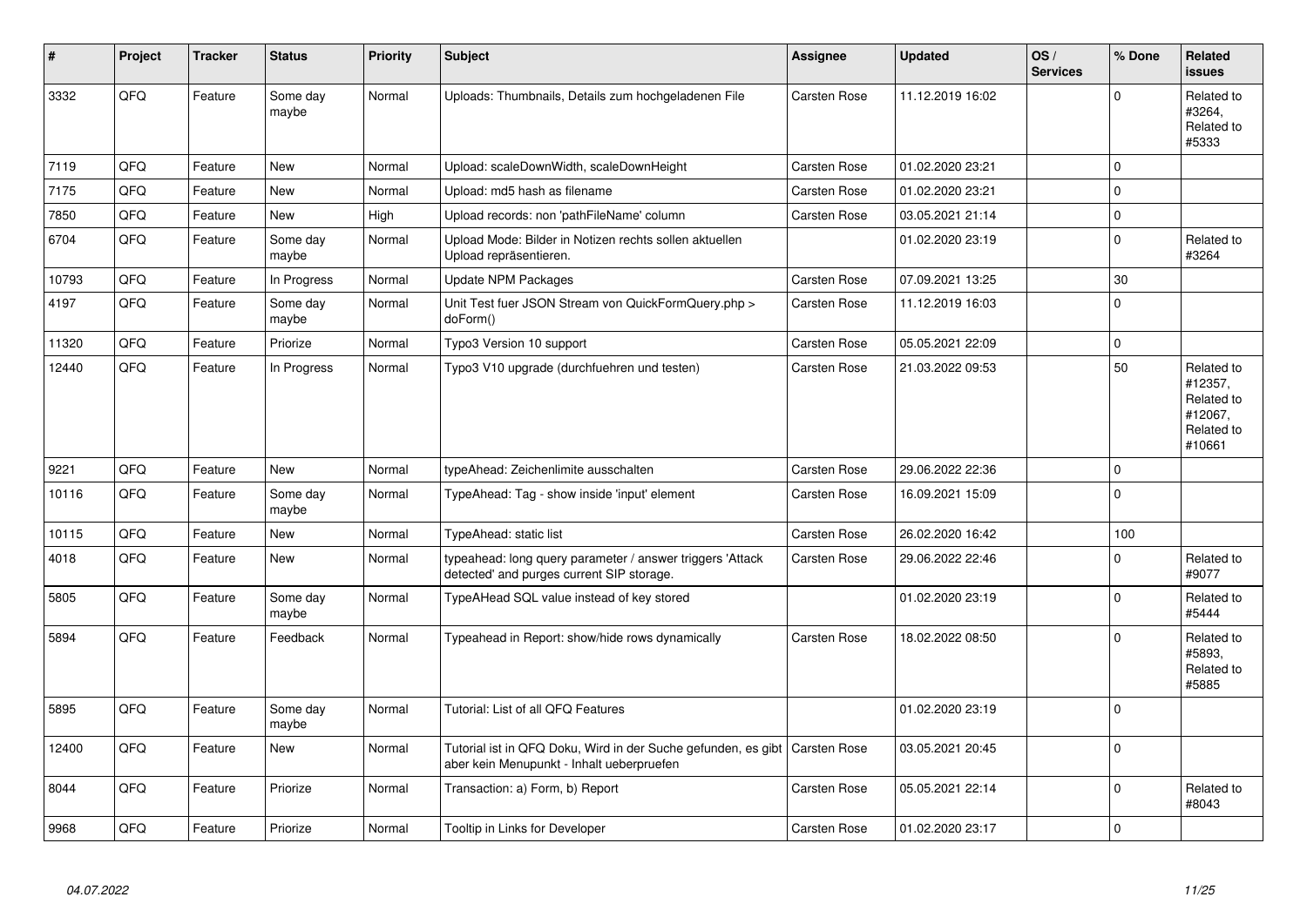| #     | Project | <b>Tracker</b> | <b>Status</b>     | <b>Priority</b> | <b>Subject</b>                                                                        | <b>Assignee</b> | <b>Updated</b>   | OS/<br><b>Services</b> | % Done      | Related<br>issues       |
|-------|---------|----------------|-------------------|-----------------|---------------------------------------------------------------------------------------|-----------------|------------------|------------------------|-------------|-------------------------|
| 12664 | QFQ     | Feature        | <b>New</b>        | Normal          | TinyMCE: report/remove malicous HTML/JS Code                                          | Carsten Rose    | 19.03.2022 17:47 |                        | O           | Related to<br>#14320    |
| 12632 | QFQ     | Feature        | New               | Normal          | TinyMCE: Prepare CSS classes for images                                               | Carsten Rose    | 04.06.2021 14:35 |                        | 100         | Blocked by<br>#12186    |
| 7239  | QFQ     | Feature        | New               | Normal          | TinyMCE: html tag whitelist                                                           | Carsten Rose    | 01.02.2020 23:21 |                        | $\Omega$    | Related to<br>#14320    |
| 12439 | QFQ     | Feature        | In Progress       | Normal          | TinyMCE Paste from Word & Character Count/Limit                                       | Carsten Rose    | 05.05.2021 22:15 |                        | $\mathbf 0$ |                         |
| 12186 | QFQ     | Feature        | New               | High            | TinyMCE Config für Objekte                                                            | Carsten Rose    | 07.12.2021 17:19 |                        | $\Omega$    | <b>Blocks</b><br>#12632 |
| 10782 | QFQ     | Feature        | Feedback          | Normal          | Tiny MCE: Image Upload                                                                | Enis Nuredini   | 16.05.2022 23:16 |                        | $\Omega$    | Related to<br>#12452    |
| 9704  | QFQ     | Feature        | Some day<br>maybe | Normal          | Thumbnails Generieren beim Splitten von PDF Files                                     | Carsten Rose    | 11.12.2019 16:01 |                        | $\mathbf 0$ |                         |
| 5452  | QFQ     | Feature        | Some day<br>maybe | Normal          | Thumbnails from PDF: bad quality                                                      |                 | 01.02.2020 23:20 |                        | $\mathbf 0$ |                         |
| 4757  | QFQ     | Feature        | Some day<br>maybe | Normal          | Test subrecord: download links ok? Links ok?                                          | Carsten Rose    | 01.02.2020 23:20 |                        | $\Omega$    |                         |
| 8056  | QFQ     | Feature        | Some day<br>maybe | Normal          | Termin Organisation (Reservation)                                                     |                 | 01.02.2020 23:19 |                        | $\Omega$    | Related to<br>#8658     |
| 4816  | QFQ     | Feature        | Some day<br>maybe | Normal          | Templates for QFQ Reports (Tables, Radios, )                                          |                 | 01.02.2020 23:20 |                        | $\Omega$    |                         |
| 10345 | QFQ     | Feature        | New               | Normal          | Templates - Patterns QFQ Style                                                        |                 | 03.05.2021 21:01 |                        | $\Omega$    | Related to<br>#10713    |
| 3385  | QFQ     | Feature        | Some day<br>maybe | Normal          | templateGroup: insert/update/delete non primary records                               | Carsten Rose    | 11.12.2019 16:02 |                        | $\Omega$    |                         |
| 7521  | QFQ     | Feature        | <b>New</b>        | Normal          | TemplateGroup: fe.type=upload                                                         | Carsten Rose    | 01.02.2020 23:21 |                        | $\Omega$    | Related to<br>#9706     |
| 4445  | QFQ     | Feature        | Some day<br>maybe | Normal          | template group: Option to simulate fieldset                                           |                 | 28.06.2021 14:11 |                        | $\Omega$    |                         |
| 6970  | QFQ     | Feature        | Some day<br>maybe | Normal          | tablesorter: default fuer 'sortReset' aendern von 'Ctrl' zu 'Alt'                     | Benjamin Baer   | 01.02.2020 23:21 |                        | $\Omega$    |                         |
| 12679 | QFQ     | Feature        | New               | Normal          | tablesorter: custom column width                                                      | Carsten Rose    | 16.06.2021 11:10 |                        | $\mathbf 0$ |                         |
| 11892 | QFG     | Feature        | New               | Normal          | tablesorter: columns with links are hard to order - new<br>qualifier 'Y: <ord>'</ord> | Enis Nuredini   | 23.03.2022 09:22 |                        | 0           |                         |
| 9130  | QFQ     | Feature        | Some day<br>maybe | Normal          | tablesorter: Automatic Row numbering / Zeilenummer                                    | Benjamin Baer   | 01.02.2020 23:22 |                        | 0           |                         |
| 10745 | QFQ     | Feature        | Some day<br>maybe | Normal          | Tablesorter Excel Export                                                              | Carsten Rose    | 16.09.2021 15:09 |                        | 0           |                         |
| 12584 | QFQ     | Feature        | Feedback          | Normal          | T3 v10 migration script: replace alias-patterns (v11)                                 | Carsten Rose    | 28.05.2022 11:12 |                        | 100         |                         |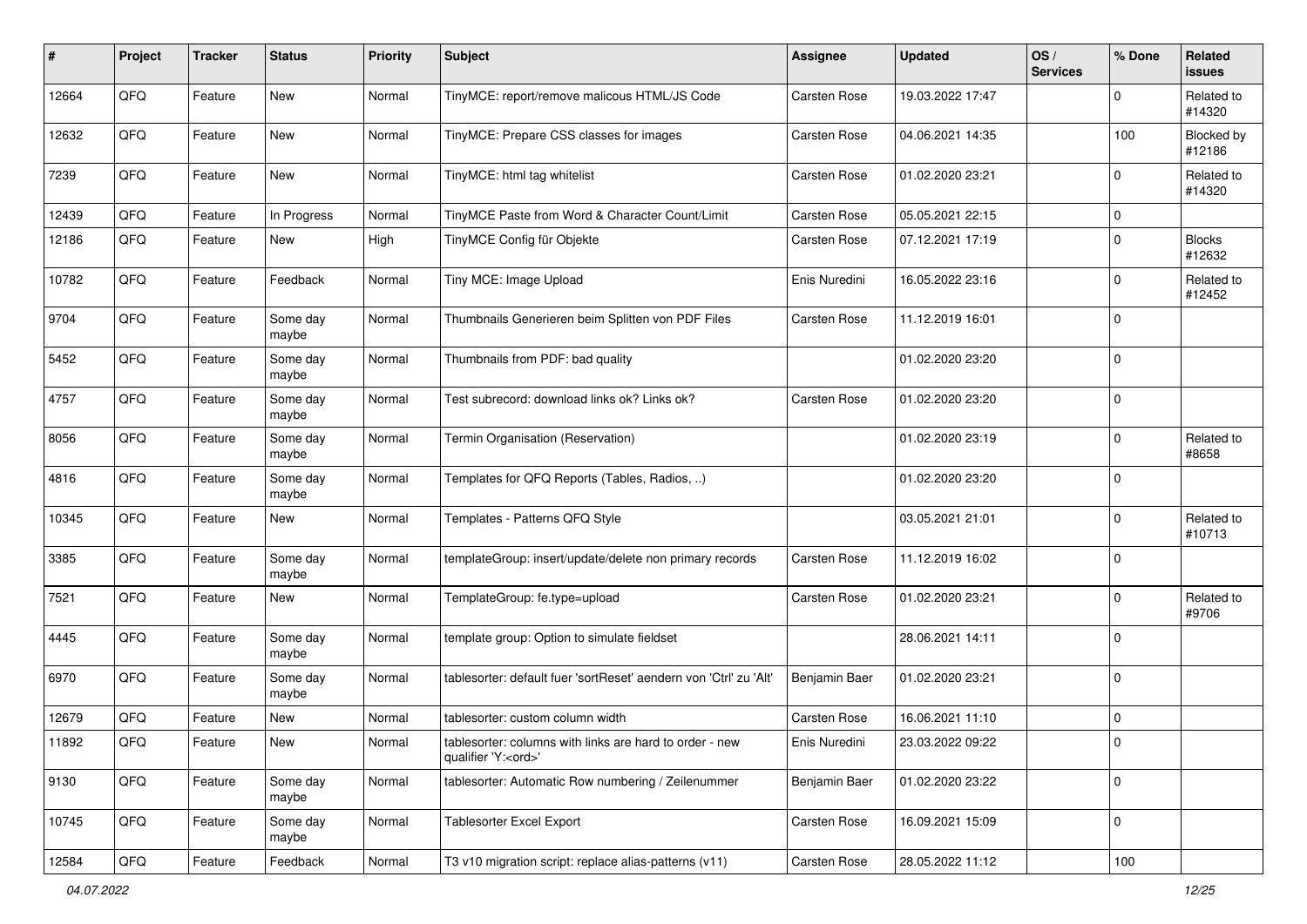| #     | Project | <b>Tracker</b> | <b>Status</b>     | <b>Priority</b> | <b>Subject</b>                                                                                       | Assignee                                               | <b>Updated</b>   | OS/<br><b>Services</b> | % Done      | Related<br>issues                             |                      |
|-------|---------|----------------|-------------------|-----------------|------------------------------------------------------------------------------------------------------|--------------------------------------------------------|------------------|------------------------|-------------|-----------------------------------------------|----------------------|
| 4258  | QFQ     | Feature        | Some day<br>maybe | High            | <b>System Defaults: Forms</b>                                                                        | Carsten Rose                                           | 03.05.2021 21:14 |                        | $\Omega$    |                                               |                      |
| 3402  | QFQ     | Feature        | Some day<br>maybe | Normal          | Syntax Highlighting via CodeMirror                                                                   | Carsten Rose                                           | 11.12.2019 16:02 |                        | 100         | Related to<br>#3207                           |                      |
| 10114 | QFQ     | Feature        | New               | High            | Symbol (Link): 'G:' (Glyphicon) replaced by 'i:' (icon)                                              |                                                        | 07.12.2021 17:19 |                        | $\Omega$    | Related to<br>#3797,<br>Related to<br>#4194   |                      |
| 12477 | QFQ     | Feature        | New               | Normal          | Support for refactoring: Form, FormElement, diverse<br>Tabellen/Spalten, tt-content Records          | Carsten Rose                                           | 03.05.2021 20:45 |                        | $\Omega$    |                                               |                      |
| 12135 | QFQ     | Feature        | <b>New</b>        | Normal          | Subrecord: Notiz                                                                                     |                                                        | 24.04.2021 16:58 |                        | $\Omega$    |                                               |                      |
| 11955 | QFQ     | Feature        | <b>New</b>        | Normal          | subrecord: new title option to set <th> attributes - e.g. to<br/>customize tablesorter options.</th> | attributes - e.g. to<br>customize tablesorter options. | Carsten Rose     | 03.05.2021 20:47       |             | $\Omega$                                      | Related to<br>#11775 |
| 8187  | QFQ     | Feature        | <b>New</b>        | Normal          | Subrecord: enable/hide new button - make new/edit/delete<br>customizeable.                           | Carsten Rose                                           | 06.03.2021 18:44 |                        | $\Omega$    | Related to<br>#11326                          |                      |
| 3432  | QFQ     | Feature        | <b>New</b>        | Normal          | subrecord: dynamicUpdate                                                                             | Carsten Rose                                           | 11.06.2020 21:10 |                        | $\Omega$    | Related to<br>#5691                           |                      |
| 11775 | QFQ     | Feature        | New               | Normal          | Subrecord Tooltip pro Feld                                                                           | Carsten Rose                                           | 18.12.2020 15:22 |                        | $\Omega$    | Related to<br>#11955                          |                      |
| 12413 | QFQ     | Feature        | <b>New</b>        | Normal          | STORE_TYPO3: enhance for {{be_users.email:T}},<br>{{fe_users.email:T}}                               | <b>Carsten Rose</b>                                    | 03.05.2021 20:45 |                        | $\Omega$    | Related to<br>#12412,<br>Related to<br>#10012 |                      |
| 9129  | QFQ     | Feature        | <b>New</b>        | Normal          | sqlValidate: Message as notification, not as error                                                   | <b>Carsten Rose</b>                                    | 01.02.2020 23:22 |                        | $\Omega$    | Related to<br>#9128                           |                      |
| 4026  | QFQ     | Feature        | Some day<br>maybe | Normal          | sqlLog.sql: log number of FE.id                                                                      | <b>Carsten Rose</b>                                    | 11.12.2019 16:03 |                        | $\Omega$    | Related to<br>#5458                           |                      |
| 3941  | QFQ     | Feature        | Some day<br>maybe | Normal          | sglAfter: es sollten mehrere moeglich sein                                                           | Carsten Rose                                           | 11.12.2019 16:03 |                        | $\Omega$    | Related to<br>#3942                           |                      |
| 12504 | QFQ     | Feature        | Priorize          | Normal          | sql.log: report fe.id                                                                                | <b>Carsten Rose</b>                                    | 05.05.2021 22:09 |                        | $\mathbf 0$ |                                               |                      |
| 4050  | QFQ     | Feature        | New               | Normal          | sql.log: 1) FormElement ID which causes a specific action,<br>2) Result in the same row.             | Carsten Rose                                           | 15.04.2020 11:35 |                        | $\Omega$    | Related to<br>#5458                           |                      |
| 8806  | QFQ     | Feature        | <b>New</b>        | Normal          | SQL Function nl2br                                                                                   | <b>Carsten Rose</b>                                    | 01.02.2020 23:22 |                        | $\mathbf 0$ |                                               |                      |
| 9928  | QFQ     | Feature        | Priorize          | Normal          | SpecialColumnName: a) Deprecated: ' AS "_+tag " ', b)<br>New: ' AS "_ <tag1><tag2>"'</tag2></tag1>   | Carsten Rose                                           | 01.02.2020 23:17 |                        | $\Omega$    | Related to<br>#9929                           |                      |
| 7683  | QFQ     | Feature        | <b>New</b>        | Normal          | Special column names in '{{ SELECT  AS _link }}' should<br>be detected                               | <b>Carsten Rose</b>                                    | 01.02.2020 23:21 |                        | $\Omega$    |                                               |                      |
| 4442  | QFQ     | Feature        | Some day<br>maybe | Normal          | Special Column Name: _link - new symbol G (Glyph) to<br>choose any available symbol                  |                                                        | 11.12.2019 16:02 |                        | $\Omega$    |                                               |                      |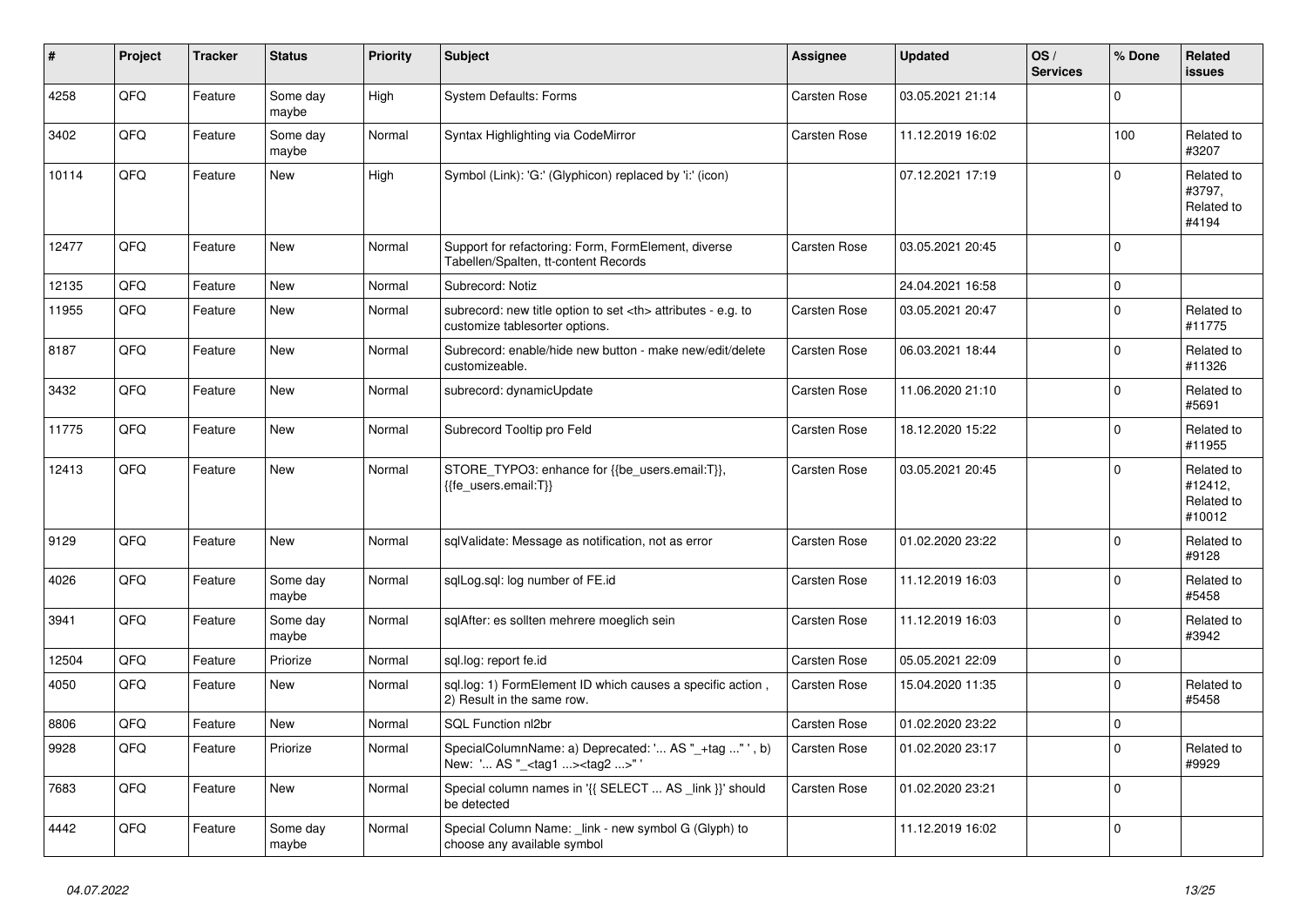| #     | Project | <b>Tracker</b> | <b>Status</b>     | <b>Priority</b> | Subject                                                                                            | Assignee      | <b>Updated</b>   | OS/<br><b>Services</b> | % Done      | Related<br><b>issues</b>                      |
|-------|---------|----------------|-------------------|-----------------|----------------------------------------------------------------------------------------------------|---------------|------------------|------------------------|-------------|-----------------------------------------------|
| 12532 | QFQ     | Feature        | <b>New</b>        | High            | SIP-Parameter bei Seitenaufruf in Browser-Console<br>anzeigen                                      | Carsten Rose  | 07.12.2021 17:19 |                        | $\Omega$    | Related to<br>#11893.<br>Related to<br>#14187 |
| 9707  | QFQ     | Feature        | <b>New</b>        | Normal          | SIP security: encode pageld and check pageld on decode                                             | Carsten Rose  | 01.02.2020 23:22 |                        | $\mathbf 0$ |                                               |
| 7107  | QFQ     | Feature        | Some day<br>maybe | Normal          | Showcase Registration Tool: Anmeldung / Administration :<br>Liste Anmeldungen / Emaileinaldung     | Carsten Rose  | 11.12.2019 16:01 |                        | $\Omega$    |                                               |
| 3537  | QFQ     | Feature        | Some day<br>maybe | Low             | SHOW COLUMNS FROM tableName - Extend '{{!'<br>definition                                           | Carsten Rose  | 11.12.2019 16:02 |                        | $\Omega$    |                                               |
| 8963  | QFQ     | Feature        | Priorize          | Normal          | Setting values in a store: flexible way                                                            | Carsten Rose  | 05.05.2021 22:10 |                        | $\Omega$    | Related to<br>#8975                           |
| 4551  | QFQ     | Feature        | Some day<br>maybe | Normal          | Set 'pills' via dynamicUpdate to show/hide/disabled                                                |               | 01.02.2020 23:20 |                        | $\Omega$    | Related to<br>#3752                           |
| 4956  | QFQ     | Feature        | Some day<br>maybe | Normal          | Sendmail: Benutzerdefinierte Headers                                                               | Carsten Rose  | 11.12.2019 16:02 |                        | $\Omega$    |                                               |
| 11080 | QFQ     | Feature        | <b>New</b>        | Normal          | Send MQTT messages                                                                                 | Carsten Rose  | 29.08.2020 19:49 |                        | $\mathbf 0$ |                                               |
| 13900 | QFQ     | Feature        | Priorize          | Normal          | Selenium: Check das Cookie/PDF funktioniert                                                        | Enis Nuredini | 25.03.2022 12:45 |                        | $\Omega$    |                                               |
| 14227 | QFQ     | Feature        | <b>New</b>        | Normal          | Selenium Konkurrenz: cypress.io                                                                    | Enis Nuredini | 28.05.2022 11:02 |                        | $\Omega$    |                                               |
| 7519  | QFQ     | Feature        | New               | Normal          | Select: Multi                                                                                      | Carsten Rose  | 01.02.2020 23:22 |                        | $\Omega$    |                                               |
| 7730  | QFQ     | Feature        | Priorize          | Normal          | SELECT Box: title in between                                                                       | Benjamin Baer | 01.02.2020 23:22 |                        | $\Omega$    |                                               |
| 11076 | QFQ     | Feature        | In Progress       | Normal          | SELECT  AS _websocket                                                                              | Carsten Rose  | 30.08.2020 17:49 |                        | $\Omega$    |                                               |
| 3727  | QFQ     | Feature        | <b>New</b>        | High            | Security: Session Hijacking erschweren                                                             | Carsten Rose  | 03.05.2021 21:14 |                        | $\mathbf 0$ |                                               |
| 880   | QFQ     | Feature        | Some day<br>maybe | Urgent          | Security: PHP, SQL Injection, XSS                                                                  |               | 03.05.2021 21:14 |                        | $\Omega$    | Related to<br>#14320                          |
| 5428  | QFQ     | Feature        | Some day<br>maybe | Normal          | secure thumbnail: late render on access.                                                           | Carsten Rose  | 01.02.2020 23:20 |                        | $\Omega$    |                                               |
| 5366  | QFQ     | Feature        | Priorize          | Normal          | Saving with keyboard shortcuts                                                                     | Benjamin Baer | 21.03.2022 09:47 |                        | $\Omega$    |                                               |
| 9394  | QFQ     | Feature        | Priorize          | Normal          | REST: allow for non numerical ids in get requests                                                  | Carsten Rose  | 05.05.2021 22:10 |                        | $\mathbf 0$ |                                               |
| 7921  | QFQ     | Feature        | Some day<br>maybe | Normal          | Rest API Export: URL kuerzer machen                                                                |               | 01.02.2020 23:19 |                        | $\Omega$    |                                               |
| 14028 | QFQ     | Feature        | <b>New</b>        | Normal          | Required notification: visual nicer                                                                | Enis Nuredini | 28.05.2022 11:01 |                        | $\Omega$    |                                               |
| 5129  | QFQ     | Feature        | Some day<br>maybe | Normal          | Reports: SQL fuer x Achse und y Achse                                                              |               | 11.12.2019 16:02 |                        | $\Omega$    |                                               |
| 5345  | QFQ     | Feature        | <b>New</b>        | Normal          | Report: UPDATE / INSERT / DELETE statements should<br>trigger subqueries, depending on the result. | Carsten Rose  | 27.05.2020 16:11 |                        | $\mathbf 0$ |                                               |
| 9811  | QFQ     | Feature        | New               | Normal          | Report: tag every n'th row                                                                         | Carsten Rose  | 01.02.2020 23:22 |                        | $\mathbf 0$ |                                               |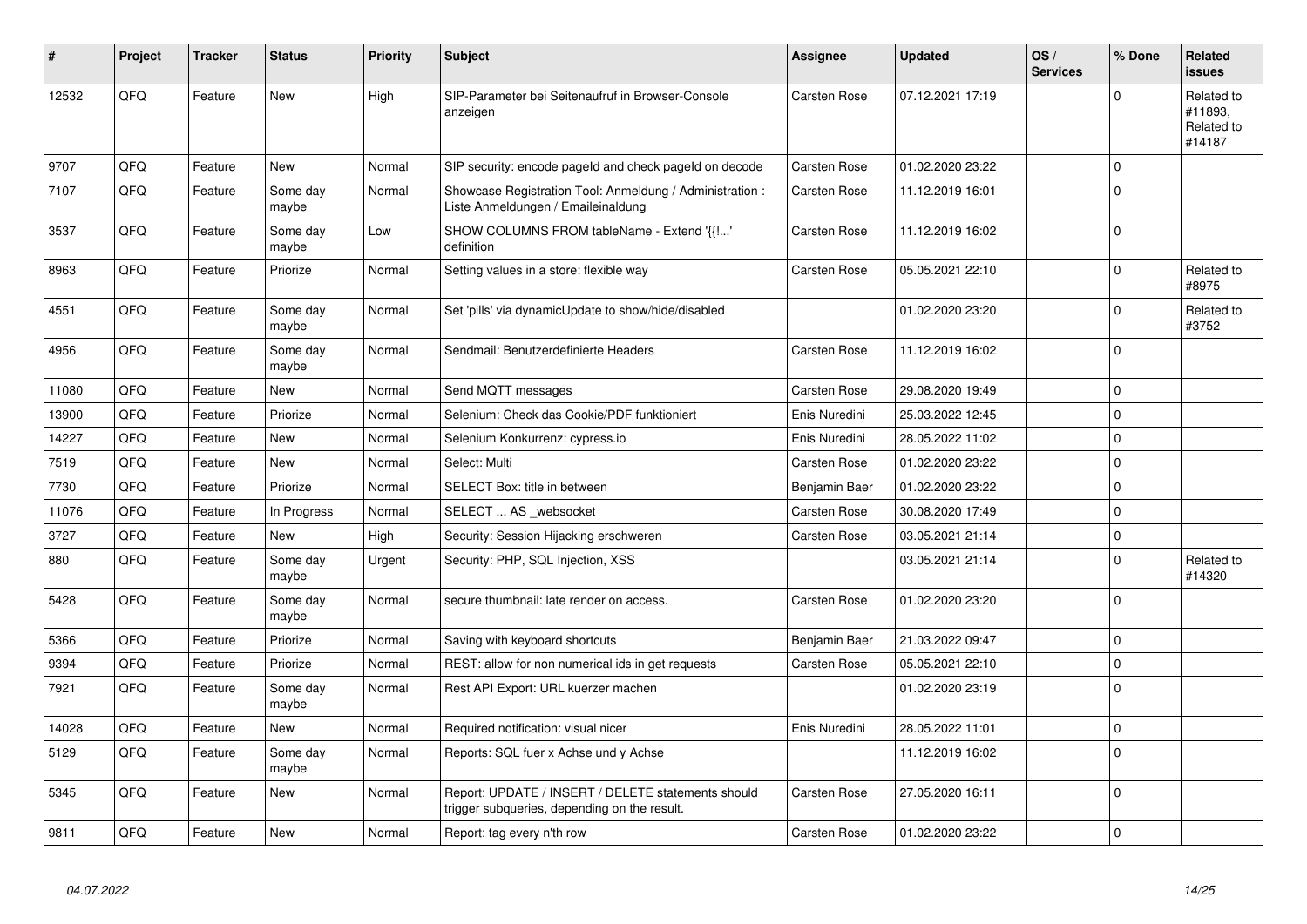| #     | Project | <b>Tracker</b> | <b>Status</b>     | <b>Priority</b> | <b>Subject</b>                                                                               | Assignee            | <b>Updated</b>   | OS/<br><b>Services</b> | % Done         | Related<br><b>issues</b>                                               |
|-------|---------|----------------|-------------------|-----------------|----------------------------------------------------------------------------------------------|---------------------|------------------|------------------------|----------------|------------------------------------------------------------------------|
| 4435  | QFQ     | Feature        | Some day<br>maybe | Normal          | Report: striptags - specify allowed tags                                                     |                     | 01.02.2020 23:20 |                        | $\Omega$       |                                                                        |
| 3991  | QFQ     | Feature        | Some day<br>maybe | Normal          | report: Columnname '_skipWrap' skips 'fbeg', 'fend'                                          | Carsten Rose        | 11.12.2019 16:03 |                        | $\Omega$       |                                                                        |
| 9052  | QFQ     | Feature        | Feedback          | High            | Report: CodeMirror with SQL Syntax Highlight in FE                                           | Enis Nuredini       | 08.06.2022 10:25 |                        | $\mathbf 0$    |                                                                        |
| 3967  | QFQ     | Feature        | Some day<br>maybe | High            | Report: Checkbox, Radio, Dropdown, Input welches ohne<br>Submit funktioniert - 'Inline-Form' | Carsten Rose        | 03.05.2021 21:14 |                        | $\mathbf 0$    |                                                                        |
| 11534 | QFQ     | Feature        | New               | Normal          | Report: Action on selected rows - Table batchprocessing<br>feature                           |                     | 18.11.2020 08:15 |                        | $\Omega$       |                                                                        |
| 10463 | QFQ     | Feature        | New               | Normal          | Report _link: expliztes setzen von HTML Tags (Bedarf fuer<br>'data-selenium' & 'id')         | Enis Nuredini       | 23.03.2022 09:23 |                        | 0              | Related to<br>#7648                                                    |
| 6723  | QFQ     | Feature        | New               | Normal          | Report QFQ Installation and Version                                                          | Carsten Rose        | 12.06.2021 09:07 |                        | $\Omega$       |                                                                        |
| 9983  | QFQ     | Feature        | <b>New</b>        | Normal          | Report Notation: new keyword 'range'                                                         | Carsten Rose        | 01.02.2020 15:55 |                        | $\mathbf 0$    |                                                                        |
| 8975  | QFQ     | Feature        | New               | Normal          | Report Notation: 2.0                                                                         | Carsten Rose        | 01.02.2020 23:22 |                        | $\Omega$       | Related to<br>#8963                                                    |
| 11323 | QFQ     | Feature        | Some day<br>maybe | Normal          | Report Frontend Editor Modal + Codemirror                                                    | Carsten Rose        | 16.09.2021 15:10 |                        | $\mathbf 0$    | Related to<br>#11036                                                   |
| 10005 | QFQ     | Feature        | Priorize          | Normal          | Report / special column name:  AS calendar                                                   | <b>Carsten Rose</b> | 03.06.2020 17:28 |                        | $\mathbf 0$    |                                                                        |
| 4640  | QFQ     | Feature        | Some day<br>maybe | Normal          | Rename System Forms                                                                          |                     | 01.02.2020 23:20 |                        | $\overline{0}$ |                                                                        |
| 12611 | QFQ     | Feature        | Some day<br>maybe | Normal          | Refactoring: Bootstrap with Lazy Loading                                                     | Carsten Rose        | 08.06.2022 10:37 |                        | $\mathbf 0$    | Related to<br>#12490,<br>Related to<br>#10013.<br>Related to<br>#7732  |
| 10012 | QFQ     | Feature        | Priorize          | Normal          | redirectAllMailTo: {{beEmail:T}}                                                             | Carsten Rose        | 08.05.2021 09:54 |                        | $\Omega$       | Related to<br>#12412,<br>Related to<br>#12413.<br>Related to<br>#10011 |
| 13700 | QFQ     | Feature        | <b>New</b>        | Normal          | Redesign qfq.io Seite                                                                        | <b>Carsten Rose</b> | 19.03.2022 17:43 |                        | $\Omega$       |                                                                        |
| 7099  | QFQ     | Feature        | New               | Normal          | Redesign FormEditor                                                                          | Carsten Rose        | 01.02.2020 23:21 |                        | 0              |                                                                        |
| 7480  | QFQ     | Feature        | New               | Normal          | Record History (Undo / Redo)                                                                 | Carsten Rose        | 11.12.2019 16:16 |                        | $\overline{0}$ | Related to<br>#2361                                                    |
| 7280  | QFQ     | Feature        | New               | Normal          | recently used table                                                                          | Carsten Rose        | 01.02.2020 23:21 |                        | $\mathbf 0$    |                                                                        |
| 1623  | QFQ     | Feature        | Some day<br>maybe | Normal          | RealURL                                                                                      |                     | 11.12.2019 16:03 |                        | 30             |                                                                        |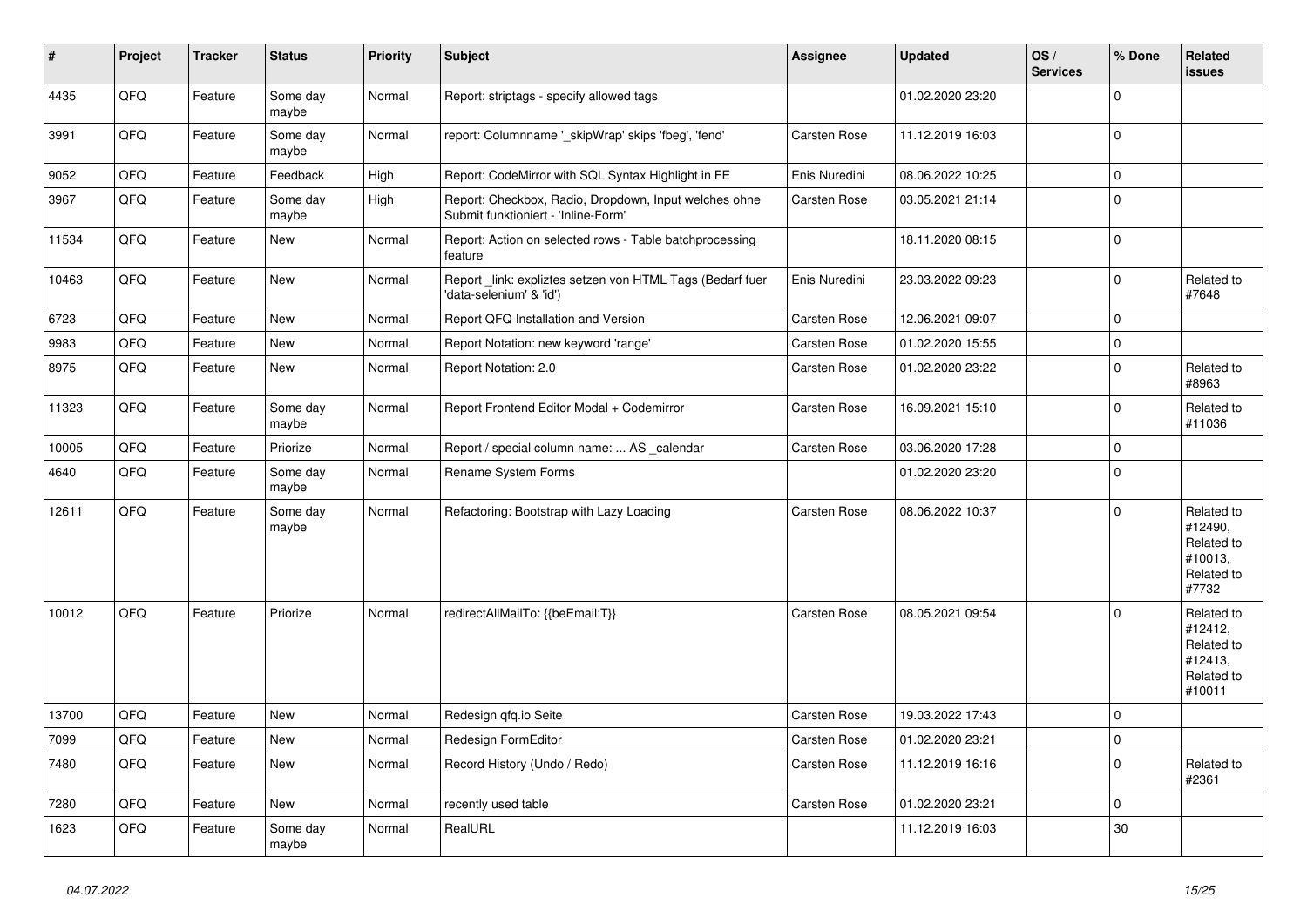| $\vert$ # | Project | <b>Tracker</b> | <b>Status</b>     | <b>Priority</b> | <b>Subject</b>                                                                                                                        | Assignee               | <b>Updated</b>   | OS/<br><b>Services</b> | % Done      | Related<br><b>issues</b>                                               |
|-----------|---------|----------------|-------------------|-----------------|---------------------------------------------------------------------------------------------------------------------------------------|------------------------|------------------|------------------------|-------------|------------------------------------------------------------------------|
| 3867      | QFQ     | Feature        | Priorize          | Normal          | Readonly Formular: Template Groups add/delete ausbeldnen                                                                              | <b>Carsten Rose</b>    | 05.05.2021 22:12 |                        | $\Omega$    |                                                                        |
| 7924      | QFQ     | Feature        | <b>New</b>        | Normal          | Radio/Checkbox with Tooltip                                                                                                           | Carsten Rose           | 01.02.2020 23:22 |                        | $\mathbf 0$ |                                                                        |
| 5851      | QFQ     | Feature        | Some day<br>maybe | Normal          | Queue System implementieren: MQTT, RabbitMQ                                                                                           |                        | 01.02.2020 23:20 |                        | $\mathbf 0$ | Related to<br>#5715                                                    |
| 7520      | QFQ     | Feature        | New               | Normal          | QR Code:  AS _qr ( AS _link)                                                                                                          | Carsten Rose           | 01.02.2020 23:22 |                        | $\Omega$    |                                                                        |
| 13757     | QFQ     | Feature        | <b>New</b>        | High            | QR / Bar-Code Plugin                                                                                                                  | Enis Nuredini          | 19.03.2022 17:43 |                        | $\mathbf 0$ |                                                                        |
| 8586      | QFQ     | Feature        | Some day<br>maybe | Normal          | QFQ: Enhance Error message for 'record not found'                                                                                     | Carsten Rose           | 16.09.2021 15:10 |                        | $\Omega$    |                                                                        |
| 5480      | QFQ     | Feature        | Some day<br>maybe | Normal          | QFQ: Dokumentation mit Screenshots versehen                                                                                           | Carsten Rose           | 01.02.2020 23:20 |                        | $\mathbf 0$ | Related to<br>#9879                                                    |
| 14187     | QFQ     | Feature        | <b>New</b>        | High            | gfg.log: show current URL                                                                                                             | Carsten Rose           | 28.05.2022 11:02 |                        | $\Omega$    | Related to<br>#13933,<br>Related to<br>#12532,<br>Related to<br>#11893 |
| 4839      | QFQ     | Feature        | Some day<br>maybe | Normal          | qfq-handle in <head> Abschnitt</head>                                                                                                 | Carsten Rose           | 11.12.2019 16:02 |                        | $\mathbf 0$ |                                                                        |
| 7108      | QFQ     | Feature        | Some day<br>maybe | Normal          | <b>QFQ Wrap Elements</b>                                                                                                              |                        | 11.12.2019 16:01 |                        | $\Omega$    |                                                                        |
| 3692      | QFQ     | Feature        | Some day<br>maybe | Normal          | QFQ Webseite                                                                                                                          | Benjamin Baer          | 11.12.2019 16:02 |                        | $\Omega$    | Related to<br>#5033                                                    |
| 9927      | QFQ     | Feature        | <b>New</b>        | Normal          | QFQ Update: a) Update nur machen wenn BE User<br>eingeloggt ist., b) Bei Fehler genaue Meldung welcher<br>Updateschritt Probleme hat. | Carsten Rose           | 22.01.2020 12:59 |                        | $\mathbf 0$ |                                                                        |
| 5892      | QFQ     | Feature        | Some day<br>maybe | Normal          | QFQ should use T3 API to manipulate FE GROUP<br>membership                                                                            |                        | 01.02.2020 23:20 |                        | $\Omega$    |                                                                        |
| 13609     | QFQ     | Feature        | <b>New</b>        | Normal          | QFQ Introduction: Seite aufloesen                                                                                                     | Philipp<br>Gröbelbauer | 28.05.2022 11:02 |                        | $\Omega$    |                                                                        |
| 12465     | QFQ     | Feature        | <b>New</b>        | Normal          | QFQ Function: use in FE to fill StoreRecord                                                                                           | Carsten Rose           | 05.05.2021 21:58 |                        | $\Omega$    |                                                                        |
| 1635      | QFQ     | Feature        | Some day<br>maybe | Normal          | QFQ Extension content record: weitere Optionen einblenden.                                                                            | <b>Carsten Rose</b>    | 11.12.2019 16:03 |                        | $\Omega$    |                                                                        |
| 5389      | QFQ     | Feature        | Some day<br>maybe | Normal          | QFQ Design: Multline label / note                                                                                                     | Benjamin Baer          | 01.02.2020 23:19 |                        | $\Omega$    |                                                                        |
| 5160      | QFQ     | Feature        | Some day<br>maybe | Normal          | QFQ collaborative / together.js, ShareJS, y-js, collaborative,                                                                        |                        | 11.12.2019 16:02 |                        | $\mathbf 0$ |                                                                        |
| 14376     | QFQ     | Feature        | <b>New</b>        | Normal          | QFQ Bootstrap: if missing, create stored procedures                                                                                   | Enis Nuredini          | 19.06.2022 16:37 |                        | $\mathbf 0$ |                                                                        |
| 10124     | QFQ     | Feature        | Feedback          | Normal          | qfq AAI-Login                                                                                                                         | Karin Niffeler         | 07.05.2020 09:36 |                        | $\mathbf 0$ |                                                                        |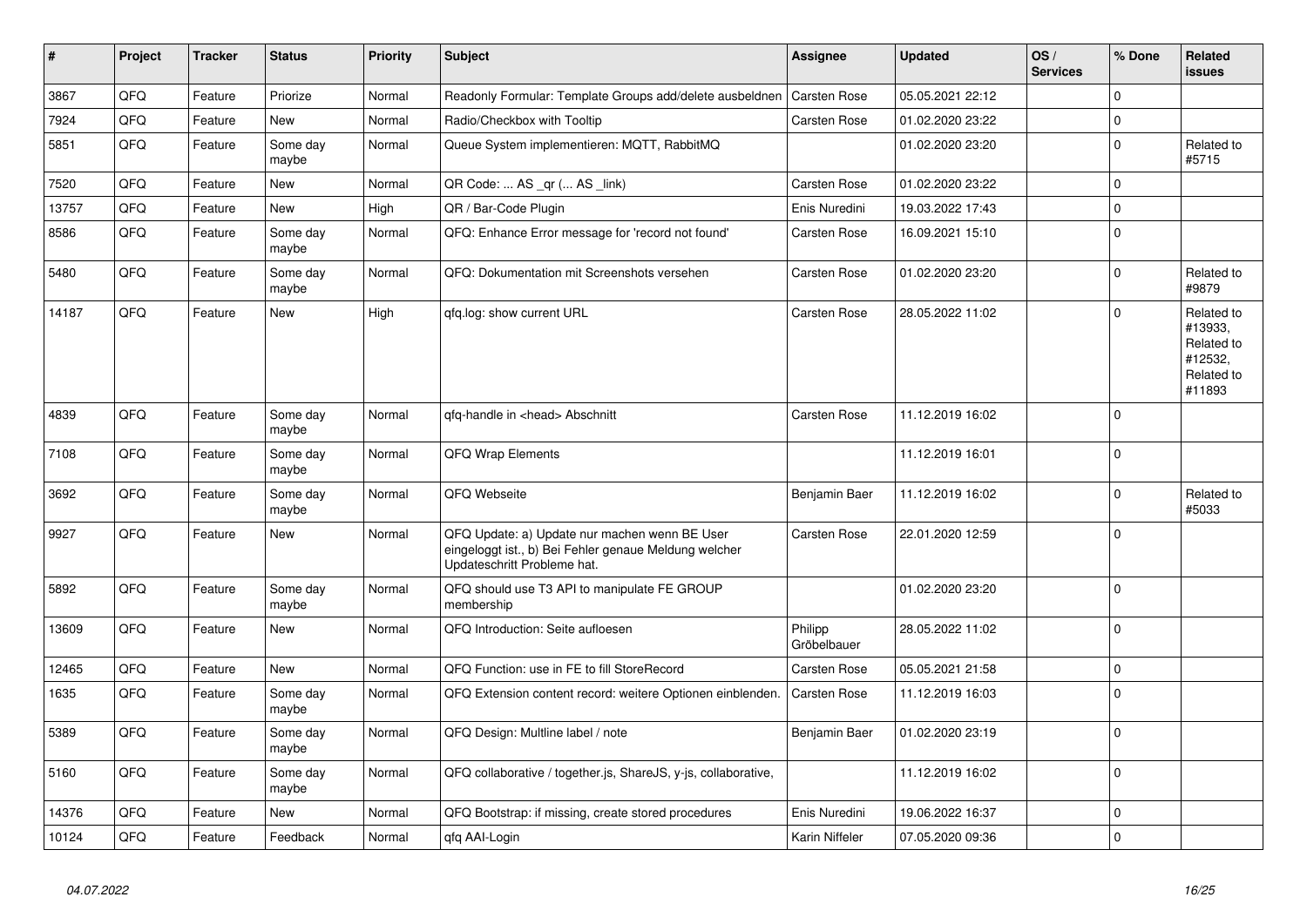| #     | Project | <b>Tracker</b> | <b>Status</b>     | <b>Priority</b> | <b>Subject</b>                                                                                               | <b>Assignee</b> | <b>Updated</b>   | OS/<br><b>Services</b> | % Done      | Related<br>issues                             |
|-------|---------|----------------|-------------------|-----------------|--------------------------------------------------------------------------------------------------------------|-----------------|------------------|------------------------|-------------|-----------------------------------------------|
| 1234  | QFQ     | Feature        | Some day<br>maybe | Normal          | QF: Record numbering: Im Grid soll in Spalte 1 optional die<br>laufende Nummer der Records angezeigt werden. |                 | 01.02.2020 23:20 |                        | $\Omega$    |                                               |
| 955   | QFQ     | Feature        | Some day<br>maybe | Normal          | QF: Notizen vor/nach dem Form                                                                                |                 | 01.02.2020 23:20 |                        | $\mathbf 0$ |                                               |
| 1251  | QFQ     | Feature        | Some day<br>maybe | Normal          | QF: Combo                                                                                                    |                 | 11.12.2019 16:03 |                        | $\Omega$    |                                               |
| 1253  | QFQ     | Feature        | Some day<br>maybe | Normal          | QF: Colorpicker                                                                                              |                 | 11.12.2019 16:03 |                        | $\mathbf 0$ |                                               |
| 11980 | QFQ     | Feature        | In Progress       | Normal          | protected verzeichnis MUSS geschützt werden                                                                  | Carsten Rose    | 07.09.2021 13:30 |                        | $\mathbf 0$ |                                               |
| 9135  | QFQ     | Feature        | Priorize          | Normal          | Progress Bar generic / replace old hourglass download<br>popup                                               | Benjamin Baer   | 03.01.2022 07:43 |                        | $\Omega$    |                                               |
| 4023  | QFQ     | Feature        | <b>New</b>        | Normal          | prepared statements - FE action: salveld, sqlInsert,<br>sqlUpdate, sqlDelete, sqlBefore, sqlAfter            | Carsten Rose    | 11.12.2019 16:15 |                        | $\mathbf 0$ |                                               |
| 3495  | QFQ     | Feature        | Some day<br>maybe | Normal          | Predifined Parameter werden nicht in '+' (add new record)<br>SIP gerendert.                                  |                 | 11.12.2019 16:02 |                        | $\mathbf 0$ |                                               |
| 8204  | QFQ     | Feature        | Priorize          | High            | Position 'required mark'                                                                                     | Carsten Rose    | 16.06.2021 13:44 |                        | 0           |                                               |
| 10080 | QFQ     | Feature        | New               | Normal          | Popup on 'save' / 'close': configure dialog (answer<br>yes/no/cancle/)                                       | Carsten Rose    | 28.03.2021 20:52 |                        | $\Omega$    | Is duplicate<br>of #12262                     |
| 12556 | QFQ     | Feature        | <b>New</b>        | Normal          | Pills Title: colored = static or dynamic on allrequiredgiven                                                 | Benjamin Baer   | 19.03.2022 17:49 |                        | $\Omega$    |                                               |
| 10819 | QFQ     | Feature        | New               | Normal          | Persistent SIP - second try                                                                                  | Carsten Rose    | 29.06.2020 23:02 |                        | $\Omega$    | Related to<br>#6261                           |
| 6261  | QFQ     | Feature        | <b>New</b>        | Normal          | <b>Persistent SIP</b>                                                                                        | Carsten Rose    | 12.06.2021 09:07 |                        | $\Omega$    | Related to<br>#10819                          |
| 7336  | QFQ     | Feature        | Some day<br>maybe | Normal          | PDF Upload: disallow PDFs with specific Meta information                                                     | Carsten Rose    | 11.12.2019 16:01 |                        | $\Omega$    |                                               |
| 5715  | QFQ     | Feature        | <b>New</b>        | High            | PDF Caching                                                                                                  | Carsten Rose    | 03.05.2021 21:14 |                        | $\Omega$    | Related to<br>#5851,<br>Related to<br>#6357   |
| 8101  | QFQ     | Feature        | Some day<br>maybe | Normal          | Password hash: support further hashing methods                                                               | Carsten Rose    | 16.09.2021 15:10 |                        | 0           |                                               |
| 10384 | QFQ     | Feature        | <b>New</b>        | Normal          | Parameter Exchange QFQ Instances                                                                             |                 | 07.05.2020 09:38 |                        | $\mathbf 0$ |                                               |
| 7681  | QFG     | Feature        | New               | Normal          | Optional switch off 'check for modified record'                                                              | Carsten Rose    | 01.02.2020 23:21 |                        | 1 O         |                                               |
| 10011 | QFQ     | Feature        | Priorize          | Normal          | Offer new STORE_TYPO3 Variable 'beUser', 'beEmail'                                                           | Carsten Rose    | 08.05.2021 09:51 |                        | $\Omega$    | Related to<br>#10012,<br>Related to<br>#12511 |
| 14090 | QFQ     | Feature        | New               | Normal          | Nützliche _script funktionen                                                                                 | Carsten Rose    | 28.05.2022 11:03 |                        | 0           |                                               |
| 5782  | QFG     | Feature        | New               | Normal          | NextCloud API                                                                                                | Carsten Rose    | 01.02.2020 10:02 |                        | 0           |                                               |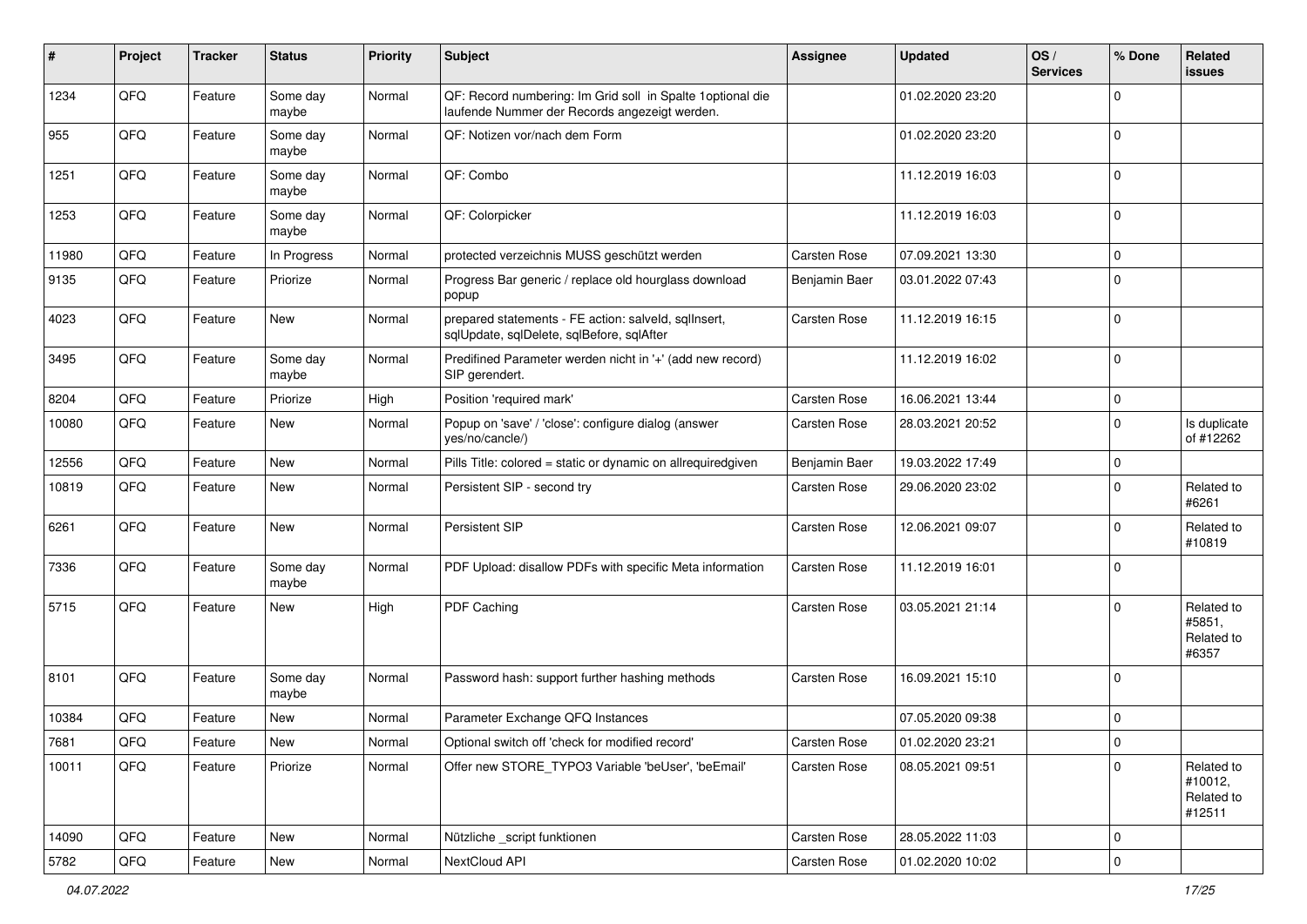| #     | Project | <b>Tracker</b> | <b>Status</b>     | <b>Priority</b> | <b>Subject</b>                                                                    | Assignee            | <b>Updated</b>   | OS/<br><b>Services</b> | % Done         | Related<br><b>issues</b>                                             |
|-------|---------|----------------|-------------------|-----------------|-----------------------------------------------------------------------------------|---------------------|------------------|------------------------|----------------|----------------------------------------------------------------------|
| 7229  | QFQ     | Feature        | Some day<br>maybe | Normal          | New FormElement.type: Button                                                      |                     | 01.02.2021 12:32 |                        | $\Omega$       |                                                                      |
| 4446  | QFQ     | Feature        | Some day<br>maybe | Normal          | New FE get same feldContainerId as last modifed FE                                |                     | 01.02.2020 23:20 |                        | 0 l            |                                                                      |
| 6084  | QFQ     | Feature        | Some day<br>maybe | Normal          | New escape type: 'D' - convert date                                               |                     | 01.02.2020 23:19 |                        | 0              |                                                                      |
| 6437  | QFQ     | Feature        | New               | Normal          | Neuer Mode Button bei FormElementen                                               | <b>Carsten Rose</b> | 01.02.2020 23:21 |                        | $\Omega$       | Related to<br>#9668.<br>Blocked by<br>#9678                          |
| 12023 | QFQ     | Feature        | New               | Normal          | MySQL Stored Precdure: QDECODESPECIALCHAR()                                       | Carsten Rose        | 16.02.2021 11:16 |                        | 0              | Related to<br>#12022                                                 |
| 9579  | QFQ     | Feature        | Some day<br>maybe | Normal          | Multiform with Process Row                                                        | <b>Carsten Rose</b> | 11.12.2019 16:01 |                        | 0              |                                                                      |
| 5695  | QFQ     | Feature        | In Progress       | Normal          | Multiform                                                                         | <b>Carsten Rose</b> | 02.01.2021 18:38 |                        | $\mathbf 0$    |                                                                      |
| 10714 | QFQ     | Feature        | <b>New</b>        | Normal          | multi Table Form                                                                  | Carsten Rose        | 16.03.2021 18:44 |                        | $\Omega$       |                                                                      |
| 7602  | QFQ     | Feature        | ToDo              | High            | Multi Select: with checkboxes                                                     | Benjamin Baer       | 22.03.2022 09:07 |                        | 0              |                                                                      |
| 11516 | QFQ     | Feature        | New               | Normal          | Multi Page Form (Previous/Next Buttons)                                           | <b>Carsten Rose</b> | 16.03.2021 17:52 |                        | $\overline{0}$ |                                                                      |
| 4365  | QFQ     | Feature        | Some day<br>maybe | Normal          | Multi Language: new way of config                                                 | Carsten Rose        | 01.02.2020 23:20 |                        | $\overline{0}$ |                                                                      |
| 13330 | QFQ     | Feature        | In Progress       | Normal          | Multi Form: Upload                                                                | <b>Carsten Rose</b> | 07.11.2021 12:40 |                        | 50             | Related to<br>#9706                                                  |
| 9706  | QFQ     | Feature        | New               | Normal          | Multi File Upload (hidden template group)                                         | Carsten Rose        | 01.02.2020 23:22 |                        | $\Omega$       | Related to<br>#7521,<br>Related to<br>#5562,<br>Related to<br>#13330 |
| 10015 | QFQ     | Feature        | Priorize          | Normal          | Monospace in Textarea                                                             | Carsten Rose        | 03.02.2020 13:40 |                        | l 0            |                                                                      |
| 6765  | QFQ     | Feature        | New               | Normal          | Moeglichkeit via QFQ eigene Logs zu schreiben                                     | <b>Carsten Rose</b> | 01.02.2020 23:21 |                        | $\mathbf 0$    |                                                                      |
| 3646  | QFQ     | Feature        | Some day<br>maybe | Normal          | Moeglichkeit HTML Tags in Reports auszugeben (zu<br>enkodieren: htmlspecialchars) |                     | 11.12.2019 16:02 |                        | $\Omega$       | Related to<br>#14320                                                 |
| 4626  | QFQ     | Feature        | Some day<br>maybe | Normal          | Mobile View: 'classBody=qfq-form-right' makes no sense                            |                     | 01.02.2020 23:20 |                        | $\Omega$       |                                                                      |
| 11523 | QFQ     | Feature        | New               | Normal          | Mit dynamic Update erkennen, ob Upload gemacht wurde                              | Carsten Rose        | 13.11.2020 15:07 |                        | $\mathbf 0$    | Related to<br>#9533                                                  |
| 4027  | QFQ     | Feature        | Some day<br>maybe | Normal          | Missing: orange 'check' / 'bullet'                                                |                     | 11.12.2019 16:03 |                        | l O            |                                                                      |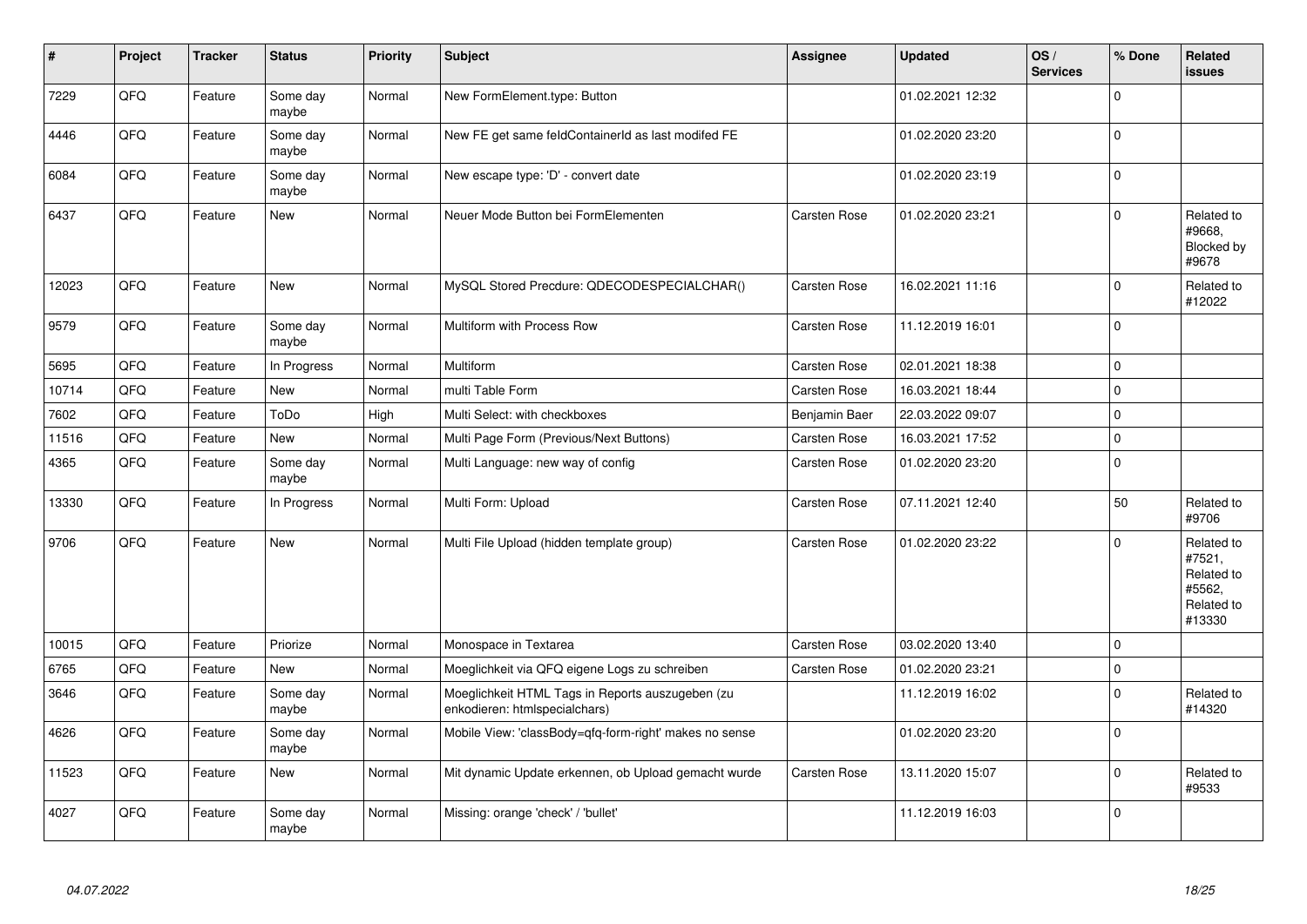| ∦     | Project | <b>Tracker</b> | <b>Status</b>     | <b>Priority</b> | <b>Subject</b>                                                                                         | <b>Assignee</b>     | <b>Updated</b>   | OS/<br><b>Services</b> | % Done      | Related<br>issues                                                     |
|-------|---------|----------------|-------------------|-----------------|--------------------------------------------------------------------------------------------------------|---------------------|------------------|------------------------|-------------|-----------------------------------------------------------------------|
| 12039 | QFQ     | Feature        | New               | Normal          | Missing htmlSpecialChar() in pre processing on form submit                                             |                     | 18.02.2021 00:09 |                        | $\Omega$    | Related to<br>#14320                                                  |
| 7104  | QFQ     | Feature        | Some day<br>maybe | Normal          | Manual: hint about escaping if '\r' appears in mail body                                               |                     | 11.12.2019 16:01 |                        | $\Omega$    |                                                                       |
| 4440  | QFQ     | Feature        | Some day<br>maybe | Normal          | Manual.rst: explain how to. expand PHP Session to 4h                                                   |                     | 11.12.2019 16:02 |                        | $\Omega$    |                                                                       |
| 10014 | QFQ     | Feature        | New               | Normal          | Manual.rst: describe behaviour and process order of<br>fillStoreVar, slaveId, sqlBefore,               | <b>Carsten Rose</b> | 01.02.2020 22:31 |                        | $\mathbf 0$ |                                                                       |
| 9208  | QFQ     | Feature        | <b>New</b>        | Normal          | Manage 'recent' records                                                                                | <b>Carsten Rose</b> | 01.02.2020 23:22 |                        | $\mathbf 0$ |                                                                       |
| 11747 | QFQ     | Feature        | New               | Normal          | Maintenance Page with Redirect                                                                         | Carsten Rose        | 03.05.2021 20:47 |                        | $\mathbf 0$ | Related to<br>#11741                                                  |
| 2084  | QFQ     | Feature        | Some day<br>maybe | Normal          | Mailto mit encryption: Subrecord                                                                       | Carsten Rose        | 11.12.2019 16:03 |                        | $\mathbf 0$ | Related to<br>#2082                                                   |
| 5455  | QFQ     | Feature        | Some day<br>maybe | Normal          | Mail Redirects grld abhaengig                                                                          |                     | 01.02.2020 23:20 |                        | $\mathbf 0$ |                                                                       |
| 4974  | QFQ     | Feature        | Some day<br>maybe | Normal          | Long polling - inform all listening clients of changes                                                 |                     | 11.12.2019 16:02 |                        | $\mathbf 0$ |                                                                       |
| 3504  | QFQ     | Feature        | New               | Normal          | Logging: welche Action FEs werden wann wie ausgefuehrt                                                 | Carsten Rose        | 01.02.2020 23:21 |                        | $\Omega$    | Related to<br>#5458,<br>Related to<br>#4092                           |
| 5852  | QFQ     | Feature        | Some day<br>maybe | Normal          | Logging: mail.log / sql.log - im FE anzeigen und via AJAX<br>aktualisieren                             | Carsten Rose        | 01.02.2020 23:19 |                        | $\Omega$    | Related to<br>#5885                                                   |
| 2361  | QFQ     | Feature        | New               | Normal          | Logging wer/wann/wo welches Formular aufgerufen hat                                                    | Carsten Rose        | 11.12.2019 16:15 |                        | $\Omega$    | Related to<br>#4432,<br>Related to<br>#7480                           |
| 9777  | QFQ     | Feature        | <b>New</b>        | Normal          | Logging QFQ Variables                                                                                  | Carsten Rose        | 16.12.2019 17:17 |                        | $\mathbf 0$ |                                                                       |
| 4439  | QFQ     | Feature        | Some day<br>maybe | Normal          | Log: report all actions fired by an FE Element, incl. the<br>original directive (slaveld, sqllnsert, ) |                     | 01.02.2020 23:20 |                        | $\Omega$    | Related to<br>#4432,<br>Related to<br>#5458                           |
| 4433  | QFQ     | Feature        | Some day<br>maybe | Normal          | Log when SIP will be destroyed by QFQ for any (security)<br>reason                                     |                     | 01.02.2020 23:20 |                        | $\Omega$    | Related to<br>#4432,<br>Related to<br>#5458                           |
| 12490 | QFQ     | Feature        | New               | Normal          | Loading Plugins in QFQ - see what tinymce does. (lazy<br>loading)                                      | Benjamin Baer       | 08.06.2022 10:37 |                        | $\Omega$    | Related to<br>#12611,<br>Related to<br>#10013,<br>Related to<br>#7732 |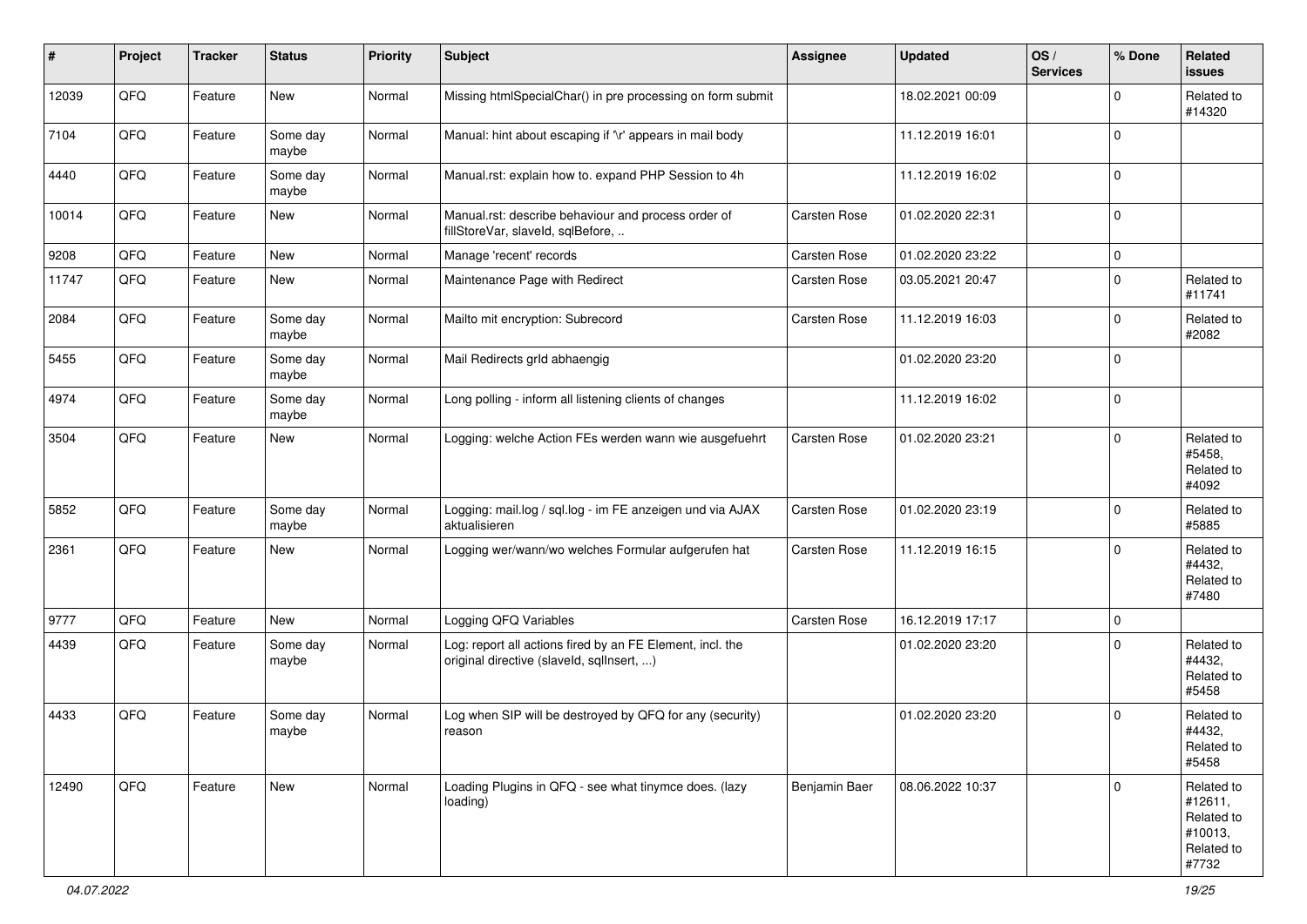| $\vert$ # | Project | <b>Tracker</b> | <b>Status</b>     | <b>Priority</b> | <b>Subject</b>                                                                         | Assignee      | <b>Updated</b>   | OS/<br><b>Services</b> | % Done      | Related<br><b>issues</b>                                               |
|-----------|---------|----------------|-------------------|-----------------|----------------------------------------------------------------------------------------|---------------|------------------|------------------------|-------------|------------------------------------------------------------------------|
| 8702      | QFQ     | Feature        | <b>New</b>        | Normal          | Load Record which is locked: missing user info                                         | Carsten Rose  | 11.12.2019 16:16 |                        | $\Omega$    | Related to<br>#9789                                                    |
| 3617      | QFQ     | Feature        | Some day<br>maybe | Normal          | Load javascripts at bottom                                                             |               | 11.12.2019 16:02 |                        | $\mathbf 0$ |                                                                        |
| 10569     | QFQ     | Feature        | Priorize          | Normal          | link blank more safe                                                                   | Enis Nuredini | 25.03.2022 12:44 |                        | $\mathbf 0$ |                                                                        |
| 3457      | QFQ     | Feature        | Some day<br>maybe | Normal          | LDAP: concat multi values to one single entry                                          | Carsten Rose  | 11.12.2019 16:02 |                        | $\mathbf 0$ |                                                                        |
| 14371     | QFQ     | Feature        | Priorize          | Normal          | LDAP via REPORT                                                                        | Carsten Rose  | 19.06.2022 16:37 |                        | $\mathbf 0$ |                                                                        |
| 10593     | QFQ     | Feature        | <b>New</b>        | Normal          | label2: text behind input element                                                      | Carsten Rose  | 16.05.2020 10:57 |                        | $\mathbf 0$ |                                                                        |
| 10443     | QFQ     | Feature        | In Progress       | Normal          | Konzept_api / _live                                                                    | Carsten Rose  | 07.05.2020 09:39 |                        | $\Omega$    |                                                                        |
| 1946      | QFQ     | Feature        | Some day<br>maybe | Normal          | Kontrolle ob der ReadOnly Modus bei den<br>Formularelementen korrekt implementiert ist | Carsten Rose  | 11.12.2019 16:03 |                        | $\Omega$    |                                                                        |
| 1510      | QFQ     | Feature        | Some day<br>maybe | Normal          | jquery von google laden, falls das nicht geht lokal                                    |               | 11.12.2019 16:03 |                        | $\mathbf 0$ |                                                                        |
| 7732      | QFQ     | Feature        | Some day<br>maybe | Normal          | Javascript: Lazy Loading der add on libs                                               | Benjamin Baer | 08.06.2022 10:38 |                        | $\Omega$    | Related to<br>#12611,<br>Related to<br>#12490,<br>Related to<br>#10013 |
| 4259      | QFQ     | Feature        | Some day<br>maybe | Normal          | Instant trigger a cron job                                                             | Carsten Rose  | 11.12.2019 16:03 |                        | $\mathbf 0$ |                                                                        |
| 7522      | QFQ     | Feature        | Priorize          | Normal          | Inserting default index.html to folder (Avoid Apache Indexing)                         | Carsten Rose  | 01.02.2020 10:13 |                        | $\mathbf 0$ |                                                                        |
| 12630     | QFQ     | Feature        | In Progress       | Normal          | Input: date[time]: min / max values                                                    | Enis Nuredini | 20.06.2022 18:31 |                        | $\Omega$    | Related to<br>#10096,<br>Related to<br>#14302,<br>Related to<br>#14303 |
| 7965      | QFQ     | Feature        | Priorize          | Normal          | Input type 'text' with visual format - currency                                        | Benjamin Baer | 03.01.2022 07:45 |                        | $\mathbf 0$ |                                                                        |
| 9517      | QFQ     | Feature        | In Progress       | High            | Input multiple tags with typeahead                                                     | Carsten Rose  | 03.05.2021 21:14 |                        | 40          | Related to<br>#10150                                                   |
| 11036     | QFQ     | Feature        | Some day<br>maybe | Normal          | inline report editor permissions                                                       | Carsten Rose  | 16.09.2021 15:09 |                        | $\Omega$    | Related to<br>#11323                                                   |
| 2950      | QFQ     | Feature        | Some day<br>maybe | Normal          | Inhalt QFQ Records als File                                                            |               | 11.12.2019 16:03 |                        | $\Omega$    |                                                                        |
| 7453      | QFQ     | Feature        | Some day<br>maybe | Normal          | import / export forms QFQ                                                              | Carsten Rose  | 16.09.2021 15:10 |                        | $\Omega$    |                                                                        |
| 7660      | QFQ     | Feature        | <b>New</b>        | Normal          | IMAP: import mails to DB, move / delete mails                                          | Carsten Rose  | 01.02.2020 09:52 |                        | $\mathbf 0$ |                                                                        |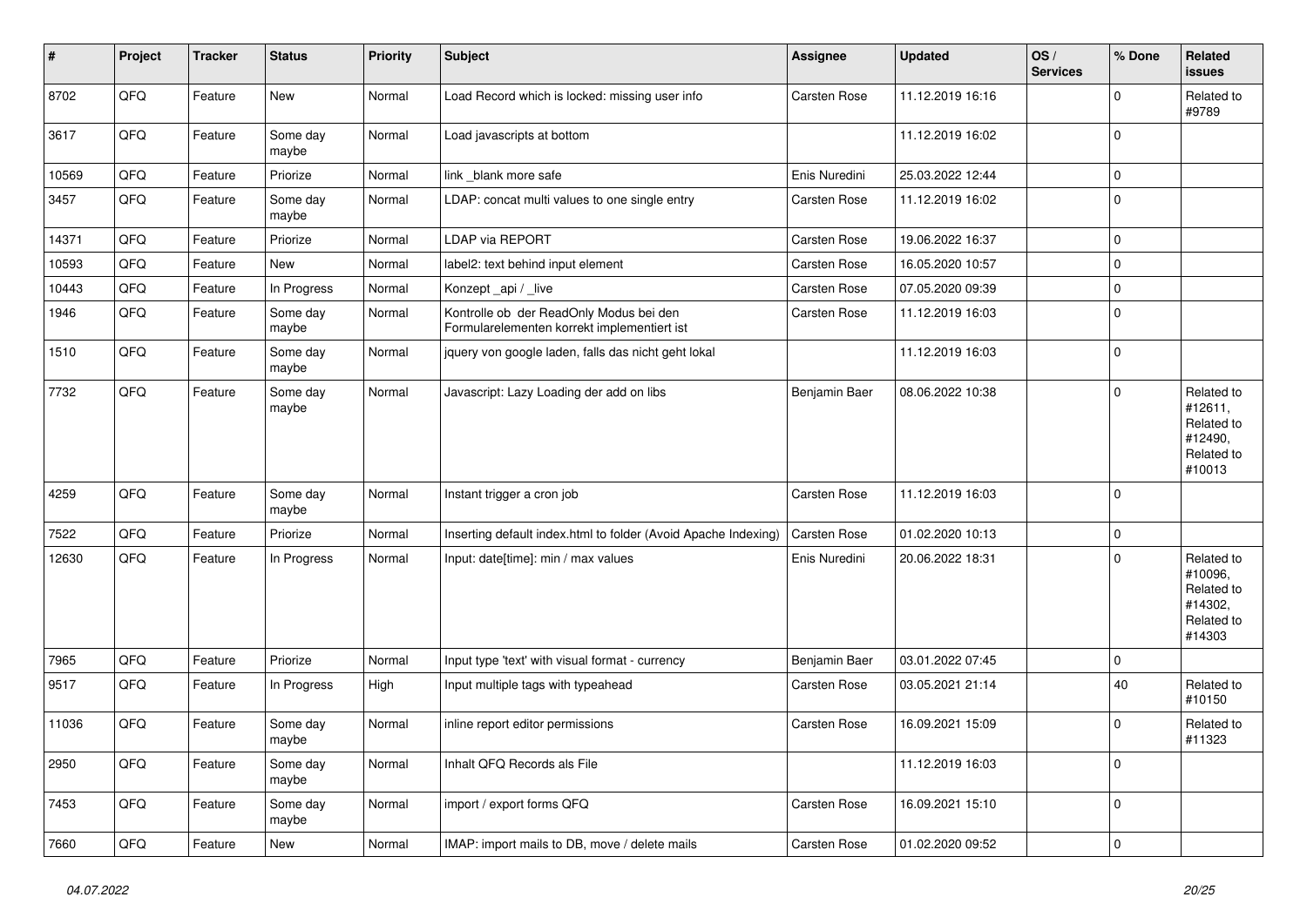| ∦     | Project | <b>Tracker</b> | <b>Status</b>     | <b>Priority</b> | <b>Subject</b>                                                                                                                   | Assignee            | <b>Updated</b>   | OS/<br><b>Services</b> | % Done         | Related<br><b>issues</b>                     |
|-------|---------|----------------|-------------------|-----------------|----------------------------------------------------------------------------------------------------------------------------------|---------------------|------------------|------------------------|----------------|----------------------------------------------|
| 8217  | QFQ     | Feature        | New               | Normal          | if-elseif-else construct                                                                                                         | <b>Carsten Rose</b> | 16.03.2021 18:41 |                        | $\Omega$       | Related to<br>#10716                         |
| 12480 | QFQ     | Feature        | New               | Normal          | If QFQ upgrade is running, block further request                                                                                 | <b>Carsten Rose</b> | 03.05.2021 20:45 |                        | $\Omega$       |                                              |
| 11702 | QFQ     | Feature        | <b>New</b>        | Normal          | HTML Special Char makes no sense for 'allbut' if '&' is<br>forbidden                                                             | <b>Carsten Rose</b> | 07.12.2021 16:35 |                        | $\Omega$       | Related to<br>#5112,<br>Related to<br>#14320 |
| 10095 | QFQ     | Feature        | Some day<br>maybe | Normal          | Generic Gitlab Integration into QFQ                                                                                              | <b>Carsten Rose</b> | 16.09.2021 15:10 |                        | $\Omega$       |                                              |
| 9900  | QFQ     | Feature        | Priorize          | Normal          | Generic API Call: tt-content record >> JSON                                                                                      | Carsten Rose        | 01.02.2020 10:13 |                        | $\Omega$       |                                              |
| 6515  | QFQ     | Feature        | Some day<br>maybe | Normal          | Formular: Felder dynamisch ein/ausblenden                                                                                        |                     | 11.12.2019 16:02 |                        | $\overline{0}$ |                                              |
| 6609  | QFQ     | Feature        | <b>New</b>        | Normal          | Formlet: JSON API erweitern                                                                                                      | Carsten Rose        | 01.02.2020 23:21 |                        | 50             |                                              |
| 6602  | QFQ     | Feature        | New               | Normal          | Formlet: in Report auf Mausklick ein mini-form oeffnen                                                                           | Carsten Rose        | 11.12.2019 16:16 |                        | $\Omega$       |                                              |
| 9548  | QFQ     | Feature        | Feedback          | High            | FormElement: Pattern mismatch - optional report only on<br>focus lost                                                            | Benjamin Baer       | 03.05.2021 21:14 |                        | $\Omega$       |                                              |
| 8034  | QFQ     | Feature        | Priorize          | Normal          | FormElement 'data': 22.22.2222 should not be accepted                                                                            | <b>Carsten Rose</b> | 01.02.2020 10:13 |                        | $\Omega$       |                                              |
| 7290  | QFQ     | Feature        | Priorize          | Normal          | FormEditor: title as textarea if LEN(title)>60                                                                                   | Carsten Rose        | 01.02.2020 10:13 |                        | $\Omega$       | Blocked by<br>#7682                          |
| 14290 | QFQ     | Feature        | Priorize          | Normal          | FormEditor: Show Table Definition                                                                                                | Carsten Rose        | 19.06.2022 16:37 |                        | $\mathbf 0$    |                                              |
| 3350  | QFQ     | Feature        | Some day<br>maybe | Normal          | FormEditor: Hilfetext hinter 'checktype'                                                                                         | Carsten Rose        | 11.12.2019 16:02 |                        | $\overline{0}$ |                                              |
| 9537  | QFQ     | Feature        | New               | Normal          | FormEditor: Edit fieldset in FrontEnd                                                                                            | Carsten Rose        | 01.02.2020 23:22 |                        | $\mathbf 0$    |                                              |
| 3877  | QFQ     | Feature        | Some day<br>maybe | Normal          | FormEditor: die Felder die aktuell nicht gebraucht werden nur<br>auf readonly/disabled setzen (nicht ausblenden > das irritiert. | Carsten Rose        | 11.12.2019 16:03 |                        | $\overline{0}$ |                                              |
| 6998  | QFQ     | Feature        | Priorize          | Normal          | Form: with debug=on show column information as tooltip of<br>column label                                                        | Carsten Rose        | 01.02.2020 10:13 |                        | $\Omega$       |                                              |
| 7278  | QFQ     | Feature        | Some day<br>maybe | Normal          | Form: Wert vordefinieren der immer gesetzt wird                                                                                  |                     | 02.05.2021 09:27 |                        | $\Omega$       |                                              |
| 12156 | QFQ     | Feature        | <b>New</b>        | Normal          | Form: Optional disable 'leave page'                                                                                              |                     | 03.05.2021 20:45 |                        | $\mathbf 0$    |                                              |
| 4443  | QFQ     | Feature        | Some day<br>maybe | Normal          | Form: multiple secondary tables                                                                                                  |                     | 01.02.2020 23:20 |                        | $\Omega$       |                                              |
| 6289  | QFQ     | Feature        | <b>New</b>        | Normal          | Form: Log                                                                                                                        | Carsten Rose        | 01.02.2020 23:21 |                        | $\mathbf 0$    |                                              |
| 3708  | QFQ     | Feature        | Some day<br>maybe | Normal          | Form: input - 'specialchars', 'none'  gewisse tags erlauben,<br>andere verbieten                                                 | Carsten Rose        | 11.12.2019 16:02 |                        | $\Omega$       | Related to<br>#14320                         |
| 9668  | QFQ     | Feature        | Priorize          | Normal          | Form.mode: rename 'hidden' to 'hide'                                                                                             | Carsten Rose        | 05.05.2021 22:14 |                        | $\Omega$       | Related to<br>#6437                          |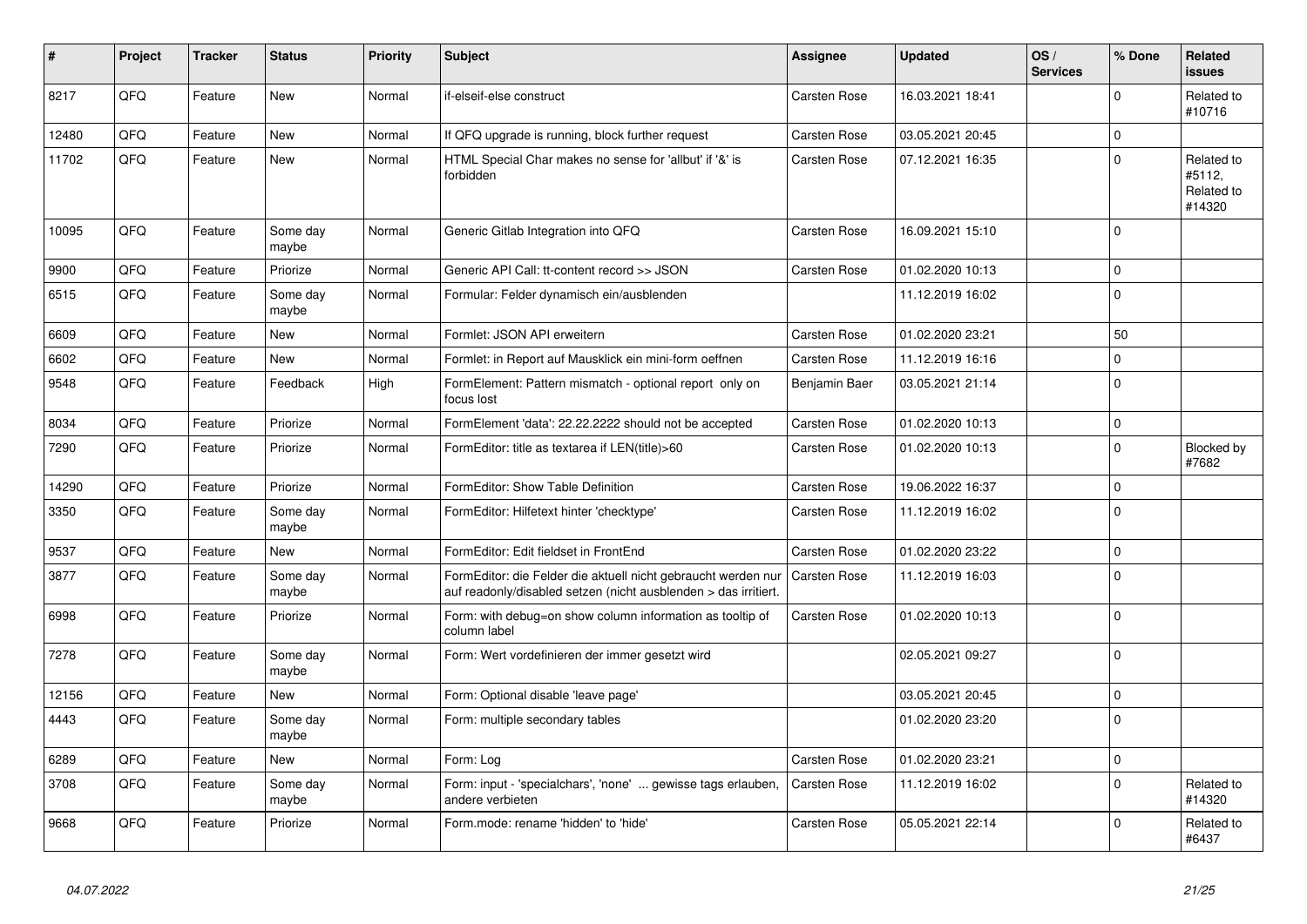| #     | Project | <b>Tracker</b> | <b>Status</b>     | <b>Priority</b> | <b>Subject</b>                                                                                                                                           | Assignee            | <b>Updated</b>   | OS/<br><b>Services</b> | % Done      | Related<br>issues                                                           |
|-------|---------|----------------|-------------------|-----------------|----------------------------------------------------------------------------------------------------------------------------------------------------------|---------------------|------------------|------------------------|-------------|-----------------------------------------------------------------------------|
| 5983  | QFQ     | Feature        | Some day<br>maybe | Normal          | Form Submit (save & update): normalize date/-time FE                                                                                                     | Carsten Rose        | 01.02.2020 23:19 |                        | $\Omega$    |                                                                             |
| 13572 | QFQ     | Feature        | Feedback          | Normal          | Form Load: misleading error message on trying to load non<br>existent primary record                                                                     | Enis Nuredini       | 16.05.2022 23:16 |                        | 100         |                                                                             |
| 12315 | QFQ     | Feature        | Some day<br>maybe | Normal          | Form History (Diffs) / Backups                                                                                                                           | <b>Carsten Rose</b> | 16.09.2021 15:10 |                        | $\Omega$    |                                                                             |
| 11322 | QFQ     | Feature        | Some day<br>maybe | Normal          | Form Element JSON - (multiline parameter field)                                                                                                          | <b>Carsten Rose</b> | 16.09.2021 15:10 |                        | $\Omega$    |                                                                             |
| 9602  | QFQ     | Feature        | <b>New</b>        | Normal          | Form definition as JSON                                                                                                                                  | Carsten Rose        | 01.02.2020 23:21 |                        | $\Omega$    | Related to<br>#9600                                                         |
| 12262 | QFQ     | Feature        | ToDo              | Normal          | Form buttons on top: more customable                                                                                                                     | Enis Nuredini       | 17.06.2022 10:44 |                        | $\Omega$    | Related to<br>#13945, Has<br>duplicate<br>#4046, Has<br>duplicate<br>#10080 |
| 11716 | QFQ     | Feature        | New               | Normal          | Form an beliebiger Stelle im Report anzeigen                                                                                                             |                     | 09.12.2020 09:47 |                        | $\Omega$    |                                                                             |
| 10763 | QFQ     | Feature        | New               | Normal          | form accessed and submitted despite logout?                                                                                                              |                     | 16.06.2020 11:43 |                        | $\mathbf 0$ |                                                                             |
| 8336  | QFQ     | Feature        | New               | Normal          | Form > modified > Close New: a) Optional disable popup, b)<br>custom text, c) mode on save: close stay                                                   | Carsten Rose        | 01.02.2020 23:22 |                        | $\Omega$    | Related to<br>#8335                                                         |
| 3878  | QFQ     | Feature        | Some day<br>maybe | Normal          | Form 'FormElement': Spalte 'name' typeAhead mit<br>Spaltennamen der Primarytable.                                                                        |                     | 11.12.2019 16:03 |                        | $\Omega$    |                                                                             |
| 3879  | QFQ     | Feature        | Some day<br>maybe | Normal          | Form 'FormElement': Beim Feld 'name' rechts in der Notiz<br>einen Link einblenden - a) aktuelle Definition anzeigen, b)<br>Spalte in der Tabelle anlegen |                     | 11.12.2019 16:03 |                        | $\Omega$    |                                                                             |
| 3880  | QFQ     | Feature        | Some day<br>maybe | Normal          | Form 'Form': anlegen einer Tabelle                                                                                                                       |                     | 14.01.2021 10:12 |                        | $\Omega$    |                                                                             |
| 5923  | QFQ     | Feature        | Some day<br>maybe | Normal          | fillStoreSystemBySqlLate                                                                                                                                 |                     | 01.02.2020 23:19 |                        | $\Omega$    |                                                                             |
| 10003 | QFQ     | Feature        | Priorize          | Normal          | fieldset: stronger visualize group                                                                                                                       | Benjamin Baer       | 12.02.2020 08:13 |                        | $\Omega$    |                                                                             |
| 4413  | QFQ     | Feature        | New               | Normal          | fieldset: show/hidden, modeSql, dynamicUpdate                                                                                                            | <b>Carsten Rose</b> | 09.02.2022 15:19 |                        | $\mathbf 0$ |                                                                             |
| 4872  | QFQ     | Feature        | Some day<br>maybe | Normal          | Fields of Typo3 page available in STORE_TYPO3                                                                                                            | <b>Carsten Rose</b> | 01.02.2020 23:19 |                        | $\Omega$    |                                                                             |
| 7920  | QFQ     | Feature        | <b>New</b>        | Normal          | FE: Syntax Highlight, Zeinlenumbruch                                                                                                                     | <b>Carsten Rose</b> | 01.02.2020 10:03 |                        | $\mathbf 0$ |                                                                             |
| 4444  | QFQ     | Feature        | Some day<br>maybe | Normal          | FE.type=upload: detect mime type                                                                                                                         |                     | 11.12.2019 16:02 |                        | $\Omega$    | Related to<br>#4303                                                         |
| 12162 | QFQ     | Feature        | <b>New</b>        | Normal          | FE.type=sendmail: personalized mailing (several mails) via<br>template                                                                                   | Carsten Rose        | 03.05.2021 20:45 |                        | $\Omega$    |                                                                             |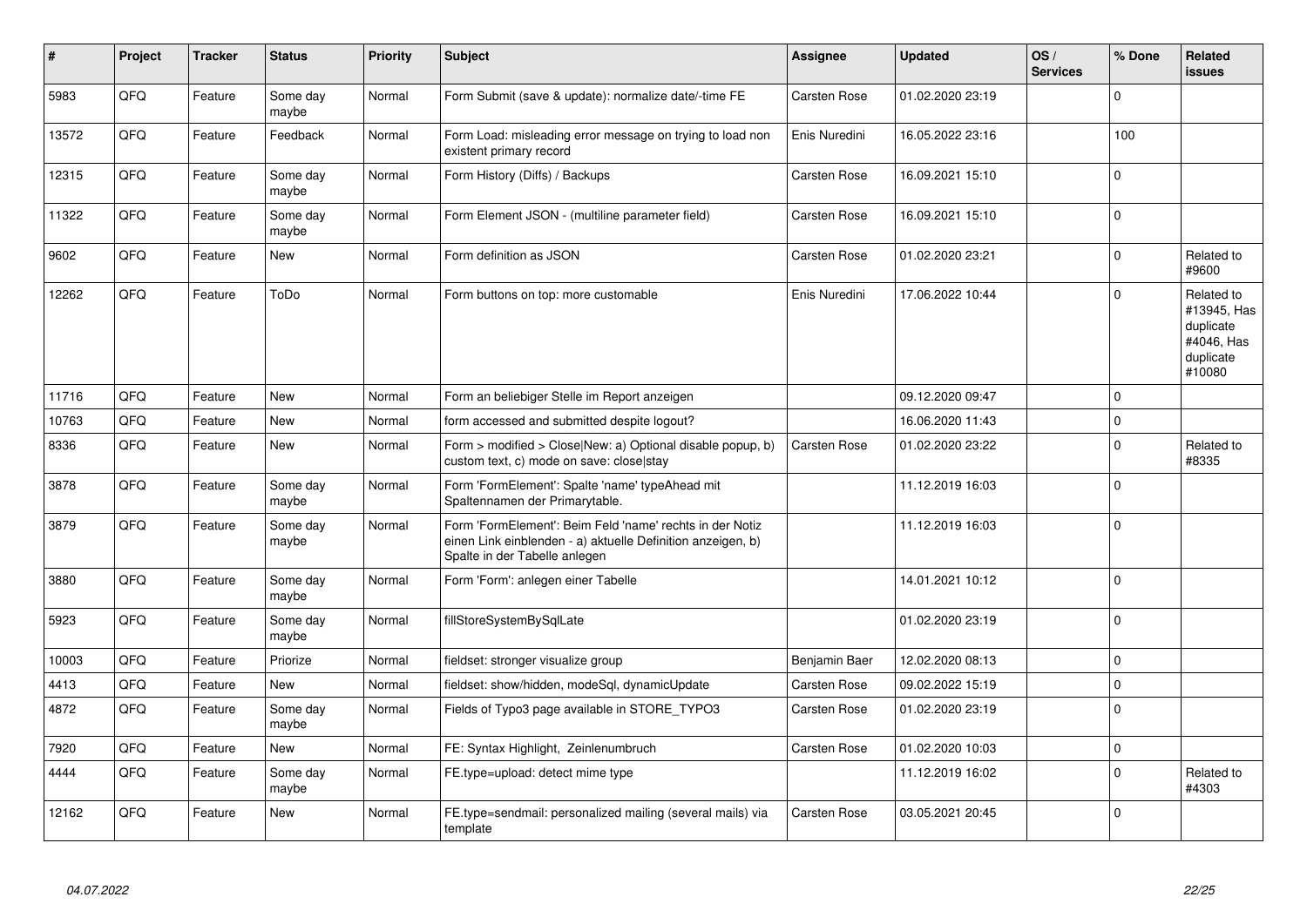| $\pmb{\#}$ | Project | <b>Tracker</b> | <b>Status</b>     | <b>Priority</b> | <b>Subject</b>                                                                                                          | <b>Assignee</b>     | <b>Updated</b>   | OS/<br><b>Services</b> | % Done      | Related<br>issues                                                     |
|------------|---------|----------------|-------------------|-----------------|-------------------------------------------------------------------------------------------------------------------------|---------------------|------------------|------------------------|-------------|-----------------------------------------------------------------------|
| 10013      | QFQ     | Feature        | Some day<br>maybe | Normal          | FE.typ=editor: CodeMirror                                                                                               | Carsten Rose        | 08.06.2022 10:37 |                        |             | Related to<br>#12611,<br>Related to<br>#12490,<br>Related to<br>#7732 |
| 8277       | QFQ     | Feature        | Priorize          | Normal          | fe.parameter.default=                                                                                                   | Carsten Rose        | 01.02.2020 23:17 |                        | $\Omega$    | Related to<br>#8113                                                   |
| 4536       | QFQ     | Feature        | Some day<br>maybe | Normal          | FE upload: problem with delete if mutliple uploads an<br>FE.name="                                                      |                     | 01.02.2020 23:20 |                        | $\Omega$    |                                                                       |
| 3415       | QFQ     | Feature        | Some day<br>maybe | Normal          | FE Login Box Templatefile                                                                                               | Benjamin Baer       | 11.12.2019 16:02 |                        | $\Omega$    |                                                                       |
| 7812       | QFQ     | Feature        | New               | Normal          | FE 'Subrecord' - new option 'subrecordShowFilter',<br>'subrecordPaging'                                                 | Carsten Rose        | 01.02.2020 23:22 |                        | $\mathbf 0$ |                                                                       |
| 9352       | QFQ     | Feature        | <b>New</b>        | Normal          | FE 'Native' fire slaveld, sqlAfter, sqlIns                                                                              | <b>Carsten Rose</b> | 01.02.2020 23:22 |                        | $\Omega$    |                                                                       |
| 8584       | QFQ     | Feature        | Priorize          | Normal          | FE 'Action' - never assign to Container (except Template<br>Group)                                                      | Carsten Rose        | 01.02.2020 10:13 |                        | $\Omega$    |                                                                       |
| 6801       | QFQ     | Feature        | Priorize          | Normal          | Fabric: Maximize / FullIscreen                                                                                          | Benjamin Baer       | 21.03.2022 09:56 |                        | $\mathbf 0$ |                                                                       |
| 5024       | QFQ     | Feature        | Some day<br>maybe | Normal          | Fabric: Generate PDF with edits                                                                                         | Benjamin Baer       | 01.02.2020 23:20 |                        | $\Omega$    | Related to<br>#10704                                                  |
| 6972       | QFQ     | Feature        | Some day<br>maybe | Normal          | Fabric Clipboard / cross browser tab                                                                                    | Benjamin Baer       | 01.02.2020 23:21 |                        | $\Omega$    |                                                                       |
| 8719       | QFQ     | Feature        | New               | Normal          | extraButtonLock: add support for 0/1                                                                                    | Carsten Rose        | 01.02.2020 23:22 |                        | $\mathbf 0$ |                                                                       |
| 14185      | QFQ     | Feature        | New               | Normal          | External/Autocron.php - better suitable directory                                                                       | Support: System     | 28.05.2022 11:03 |                        | 0           |                                                                       |
| 11217      | QFQ     | Feature        | Some day<br>maybe | Normal          | <b>Extend Script Functionality</b>                                                                                      | Carsten Rose        | 16.09.2021 15:10 |                        | $\Omega$    |                                                                       |
| 3900       | QFQ     | Feature        | Some day<br>maybe | Normal          | Extend documentation of 'Copy / Paste'                                                                                  | Carsten Rose        | 11.12.2019 16:03 |                        | $\Omega$    | Related to<br>#3899                                                   |
| 6594       | QFQ     | Feature        | <b>New</b>        | Normal          | Excel: on download, check if there is a valid sip                                                                       | Carsten Rose        | 01.02.2020 23:21 |                        | $\Omega$    |                                                                       |
| 12024      | QFQ     | Feature        | New               | Normal          | Excel Export: text columns by default decode<br>htmlspeciachar()                                                        | Carsten Rose        | 17.02.2021 23:55 |                        | $\Omega$    | Related to<br>#12022                                                  |
| 10976      | QFQ     | Feature        | New               | Normal          | Excel Export Verbesserungen                                                                                             | Carsten Rose        | 06.08.2020 10:56 |                        | $\mathbf 0$ |                                                                       |
| 10874      | QFQ     | Feature        | New               | Normal          | Erstellen eines Foreign Keys in der Tabelle "FormElement"                                                               |                     | 13.07.2020 10:11 |                        | 0           |                                                                       |
| 4330       | QFQ     | Feature        | Some day<br>maybe | Normal          | Error Message: report missing {{ / }} in sqlUpdate, sqlInsert,<br>sqlDelete, sqlAfter, sqlBefore in FE action elements. | Carsten Rose        | 01.02.2020 23:20 |                        | 0           |                                                                       |
| 9128       | QFQ     | Feature        | New               | Normal          | Error Message: not replaced variables- a) replace back to '{',<br>b) underline                                          | Carsten Rose        | 01.02.2020 23:22 |                        | 0           | Related to<br>#9129                                                   |
| 5132       | QFQ     | Feature        | Some day<br>maybe | Normal          | Error Message sendmail missing attachment: more details                                                                 | Carsten Rose        | 01.02.2020 23:19 |                        | 0           |                                                                       |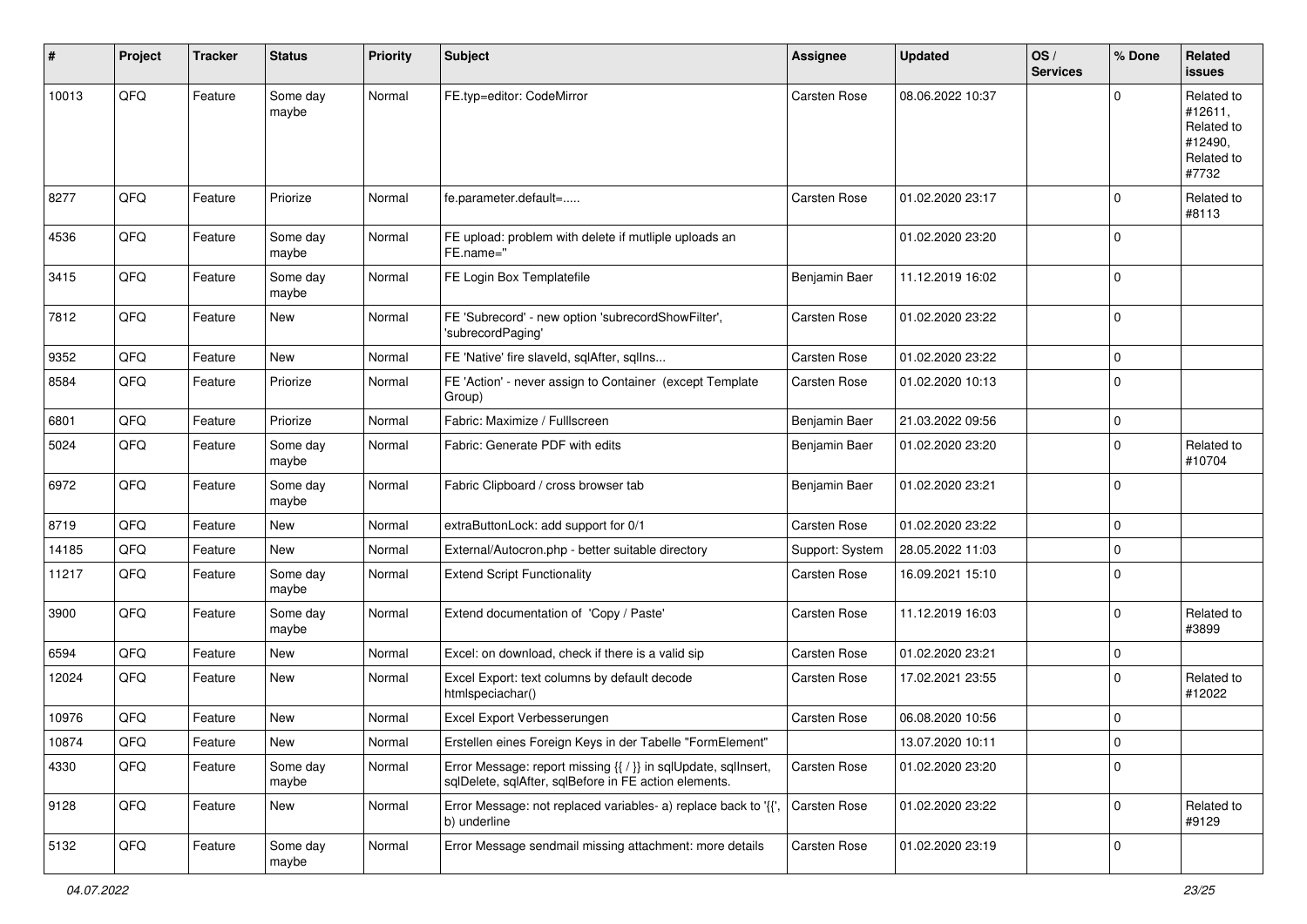| #     | Project | <b>Tracker</b> | <b>Status</b>     | <b>Priority</b> | <b>Subject</b>                                                                                                     | <b>Assignee</b> | <b>Updated</b>   | OS/<br><b>Services</b> | % Done      | Related<br>issues         |
|-------|---------|----------------|-------------------|-----------------|--------------------------------------------------------------------------------------------------------------------|-----------------|------------------|------------------------|-------------|---------------------------|
| 6250  | QFQ     | Feature        | In Progress       | Normal          | Enhance layout: a) Subrecord, b) Subrecord-Title                                                                   | Carsten Rose    | 01.02.2020 23:22 |                        | $\Omega$    | Related to<br>#5391       |
| 8585  | QFQ     | Feature        | Priorize          | Normal          | Enhance Error message for 'unknown form'                                                                           | Carsten Rose    | 01.02.2020 10:13 |                        | 0           |                           |
| 5579  | QFQ     | Feature        | Some day<br>maybe | Normal          | Enhance Doc / Presentation: variable type 'link column type'                                                       | Carsten Rose    | 01.02.2020 23:19 |                        | $\Omega$    |                           |
| 3864  | QFQ     | Feature        | <b>New</b>        | Normal          | Encrypt / decrypt field                                                                                            | Enis Nuredini   | 30.06.2022 16:29 |                        | $\mathbf 0$ |                           |
| 5893  | QFQ     | Feature        | Some day<br>maybe | Normal          | Edit on double-click                                                                                               |                 | 01.02.2020 23:19 |                        | 0           | Related to<br>#5894       |
| 11460 | QFQ     | Feature        | New               | Normal          | Easier creation of changelog: gitchangelog                                                                         | Carsten Rose    | 12.06.2021 10:20 |                        | $\mathbf 0$ | Related to<br>#13467      |
| 7109  | QFQ     | Feature        | <b>New</b>        | Normal          | Dynamic Updates: row/element hide                                                                                  | Carsten Rose    | 01.02.2020 23:22 |                        | 0           | Has<br>duplicate<br>#4081 |
| 6083  | QFQ     | Feature        | Some day<br>maybe | Normal          | Dynamic Update: Value Check via SQL                                                                                |                 | 11.12.2019 16:02 |                        | $\mathbf 0$ |                           |
| 4082  | QFQ     | Feature        | <b>New</b>        | Normal          | Dynamic Update: modeSql - useful default                                                                           | Carsten Rose    | 01.02.2020 23:22 |                        | $\mathbf 0$ |                           |
| 6224  | QFQ     | Feature        | Priorize          | Normal          | Dynamic update: fade in/out fields                                                                                 | Benjamin Baer   | 21.03.2022 09:50 |                        | $\mathbf 0$ |                           |
| 11504 | QFQ     | Feature        | New               | Normal          | Dynamic Update: Button text update for 'Save',' Close' &<br>'Delete'                                               | Carsten Rose    | 12.11.2020 23:44 |                        | 0           |                           |
| 3216  | QFQ     | Feature        | Some day<br>maybe | Normal          | dynamic update für checkbox label2                                                                                 | Carsten Rose    | 11.12.2019 16:03 |                        | $\mathbf 0$ | Related to<br>#2081       |
| 4869  | QFQ     | Feature        | Some day<br>maybe | Normal          | Dynamic Update (show, hide, readonly?, required?) for<br><b>Template Group Elements</b>                            | Carsten Rose    | 01.02.2020 23:19 |                        | $\Omega$    | Related to<br>#4865       |
| 2995  | QFQ     | Feature        | Some day<br>maybe | Normal          | Dropdown JQuery Plugin: 'chosen' - Moeglichkeit um Select<br>Listen mehr Funktion zu geben. Kein Bootstrap noetig. | Carsten Rose    | 11.12.2019 16:03 |                        | $\Omega$    |                           |
| 10119 | QFQ     | Feature        | <b>New</b>        | Normal          | Dropdown (selectlist) & Type Ahead: format and catagorize list                                                     | Carsten Rose    | 07.05.2020 09:36 |                        | $\mathbf 0$ |                           |
| 12603 | QFQ     | Feature        | New               | Normal          | Dropdown (Select), Radio, checkbox:<br>itemListAlways={{!SELECT key, value}}                                       | Carsten Rose    | 19.03.2022 17:47 |                        | 0           |                           |
| 5562  | QFQ     | Feature        | Priorize          | Normal          | Drag'n'Drop fuer Uploads                                                                                           | Benjamin Baer   | 21.03.2022 09:52 |                        | 0           | Related to<br>#9706       |
| 7217  | QFQ     | Feature        | Priorize          | Normal          | Download: notice User if `_sip=?` is missing                                                                       | Carsten Rose    | 01.02.2020 10:13 |                        | $\mathbf 0$ |                           |
| 7100  | QFQ     | Feature        | Some day<br>maybe | Normal          | Download: log access, max downloads, time limit                                                                    |                 | 01.02.2020 23:19 |                        | $\Omega$    |                           |
| 6292  | QFQ     | Feature        | New               | Normal          | Download: File speichern mit Hash aber original Filename in<br>der Datenbank vermerken fuer Downloads              | Carsten Rose    | 01.02.2020 23:21 |                        | 0           |                           |
| 10996 | QFQ     | Feature        | New               | Normal          | Download video via sip: no seek                                                                                    | Carsten Rose    | 12.08.2020 14:18 |                        | $\mathbf 0$ |                           |
| 12109 | QFQ     | Feature        | New               | Normal          | Donwload Link: Plain, SIP, Persistent Link, Peristent SIP -<br>new notation                                        | Carsten Rose    | 03.05.2021 20:45 |                        | 0           | Related to<br>#12085      |